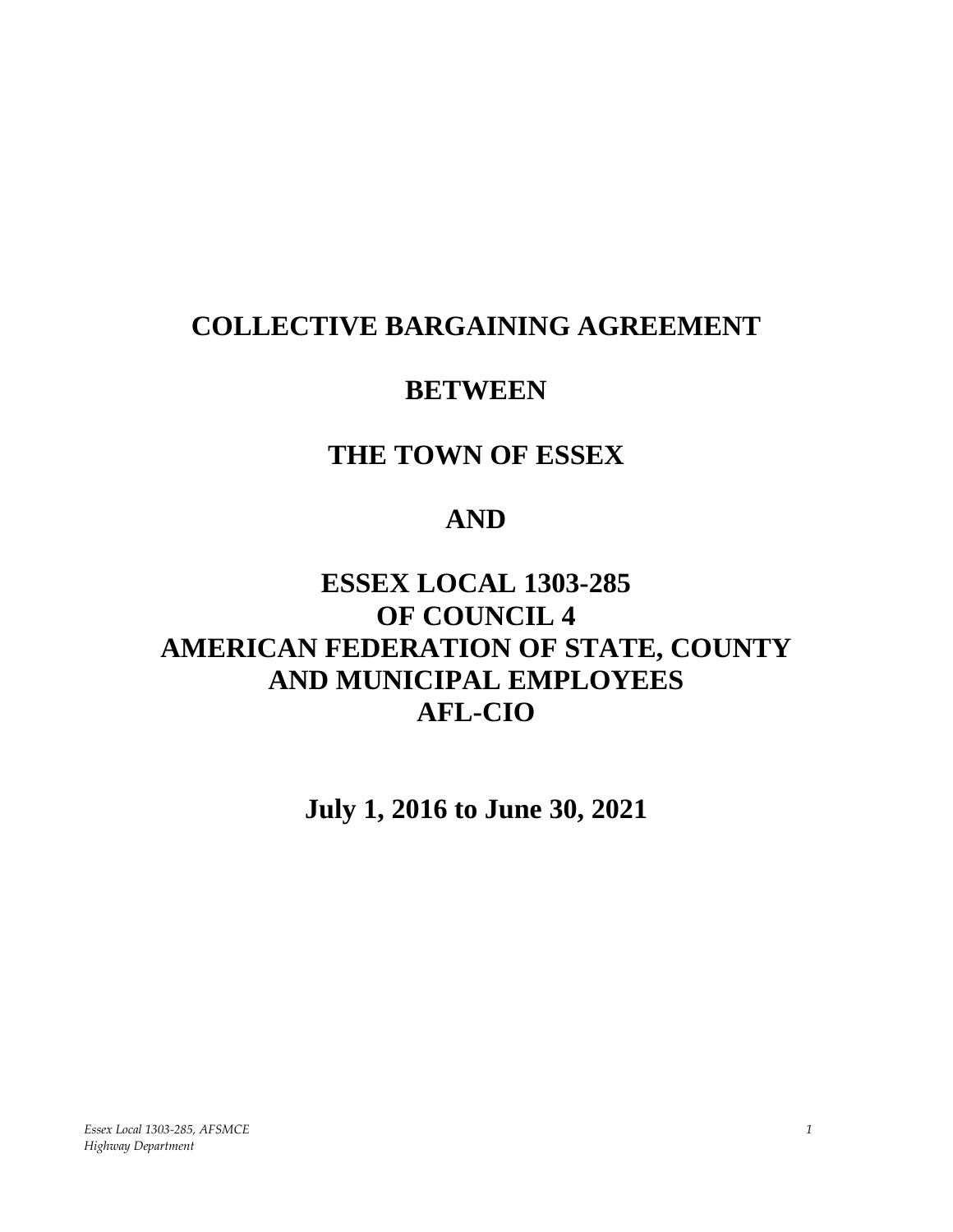# **Table of Contents**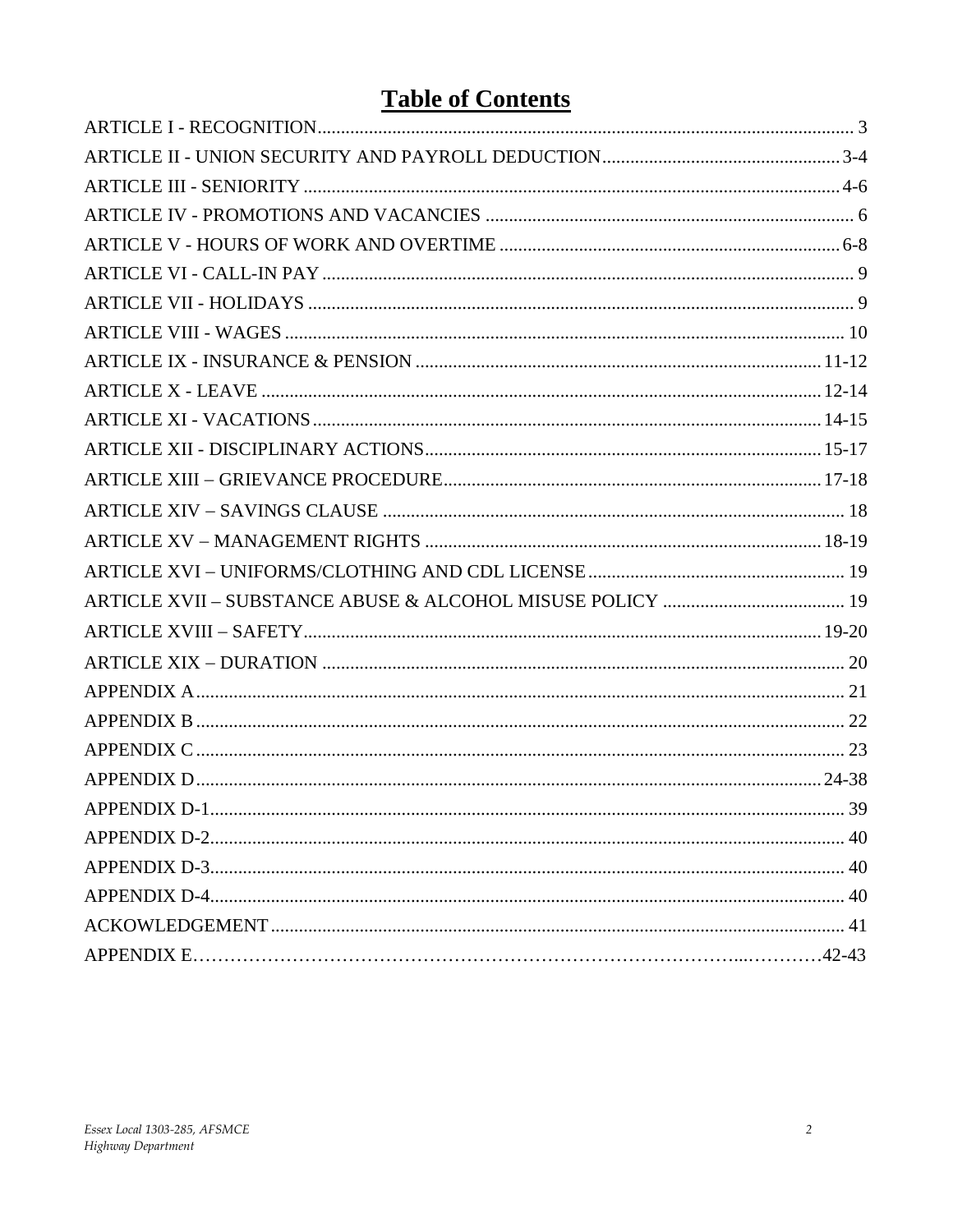#### **COLLECTIVE BARGAINING AGREEMENT**

### **BETWEEN**

### **THE TOWN OF ESSEX**

### **AND**

### **ESSEX LOCAL 1303-285 OF COUNCIL 4 AMERICAN FEDERATION OF STATE, COUNTY AND MUNICIPAL EMPLOYEES AFL-CIO (Highway Department Employees)**

<span id="page-2-0"></span>This Agreement is entered into by and between the Town of Essex hereinafter referred to as the "Employer" and Local 1303-285 of Council 4 of the American Federation of State, County and Municipal Employees, AFL-CIO, hereinafter referred to as the "Union".

# **ARTICLE I - RECOGNITION**

#### **Section 1.0**

The Town of Essex hereby recognized Local 1303-285 of Council 4, of the American Federation of State, County and Municipal Employees, AFL-CIO as the sole and exclusive bargaining agent for all Town of Essex Highway Department employees excluding elected officials, clericals, and members of other unions, excluding the foreman and the Director of Public Works and seasonal help.

### **Section 1.1**

The Town and the Union agree not to discriminate against employees due to an employee's membership or non-membership in the Union. An alleged violation of this Section of the contract shall not be subject to the grievance and arbitration procedure set forth under Article XIII.

#### **Section 1.2**

This Agreement shall be subject to amendment by mutual agreement of the "Union" and "Employer." All agreements shall be in writing signed by both parties, the First Selectman in the case of the Town, and the Union President and the Staff Representative in the case of the Union.

# **ARTICLE II - UNION SECURITY AND PAYROLL DEDUCTION**

#### <span id="page-2-1"></span>**Section 2.0**

All employees in the bargaining unit shall, as a condition of employment, become a member of the Union in good standing or pay a service fee to the Union after the completion of a satisfactory probationary period. The service fee shall be proportioned by the Union as required by law.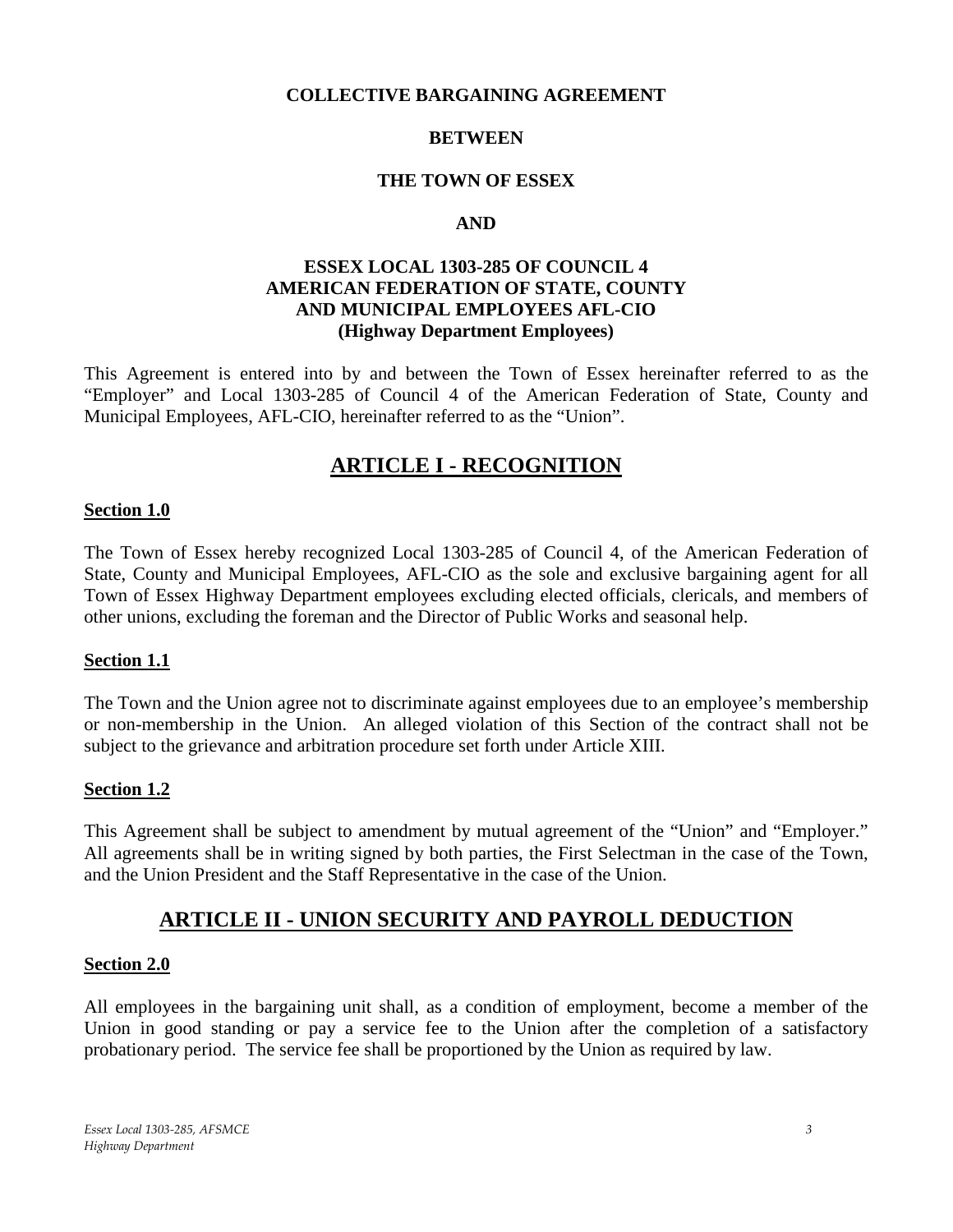# **Section 2.1**

Upon receipt of a signed authorization form from the employee involved, a copy of which is attached to this Agreement as Appendix A, the Employer shall deduct from the employee's pay, the second week in each month, such initiation fees, dues and/or service fees as the Union shall determine.

# **Section 2.2**

The amount will be certified by a representative from AFSCME Council 4, AFL-CIO, in writing, and may be raised or lowered by the Union at any time upon notification by said officer to the Employer.

# **Section 2.3**

Deduction as provided in 2.2 shall be remitted to the Council 4 office of the Union no later than fifteen (15) days after such deductions have been made along with a list of employees from whom the deductions have been made, indicating their address.

- A. If for any reason an employee has no pay available from which the dues may be deducted, the deduction will take place beginning the payroll period in which he does have pay available and continuing weekly until back deductions are made up, at which time he will return to the monthly basis.
- B. The Union agrees to indemnify and to hold the Town harmless against any and all claims, demands, suits or other forms of liability, including but not limited to attorney's fees and the cost of administrative hearings that shall or may arise out of or by reason of, action taken by or against the Town that may arise as a result of complying with the provisions of this Article.

# **ARTICLE III - SENIORITY**

# <span id="page-3-0"></span>**Section 3.0**

All new employees shall serve a probationary period of ninety (90) work days and shall not have seniority rights or any other rights under this Agreement during the probationary period. Work days shall be defined as days the employee attends work.

### **Section 3.1**

All employees who have worked satisfactorily for ninety (90) work days shall be considered regular fulltime employees of the bargaining unit, their probationary period will be considered completed, and their seniority will then be backdated to the time they were hired.

### **Section 3.2**

In the event a layoff becomes necessary the least senior qualified employee in a job classification shall be laid off first.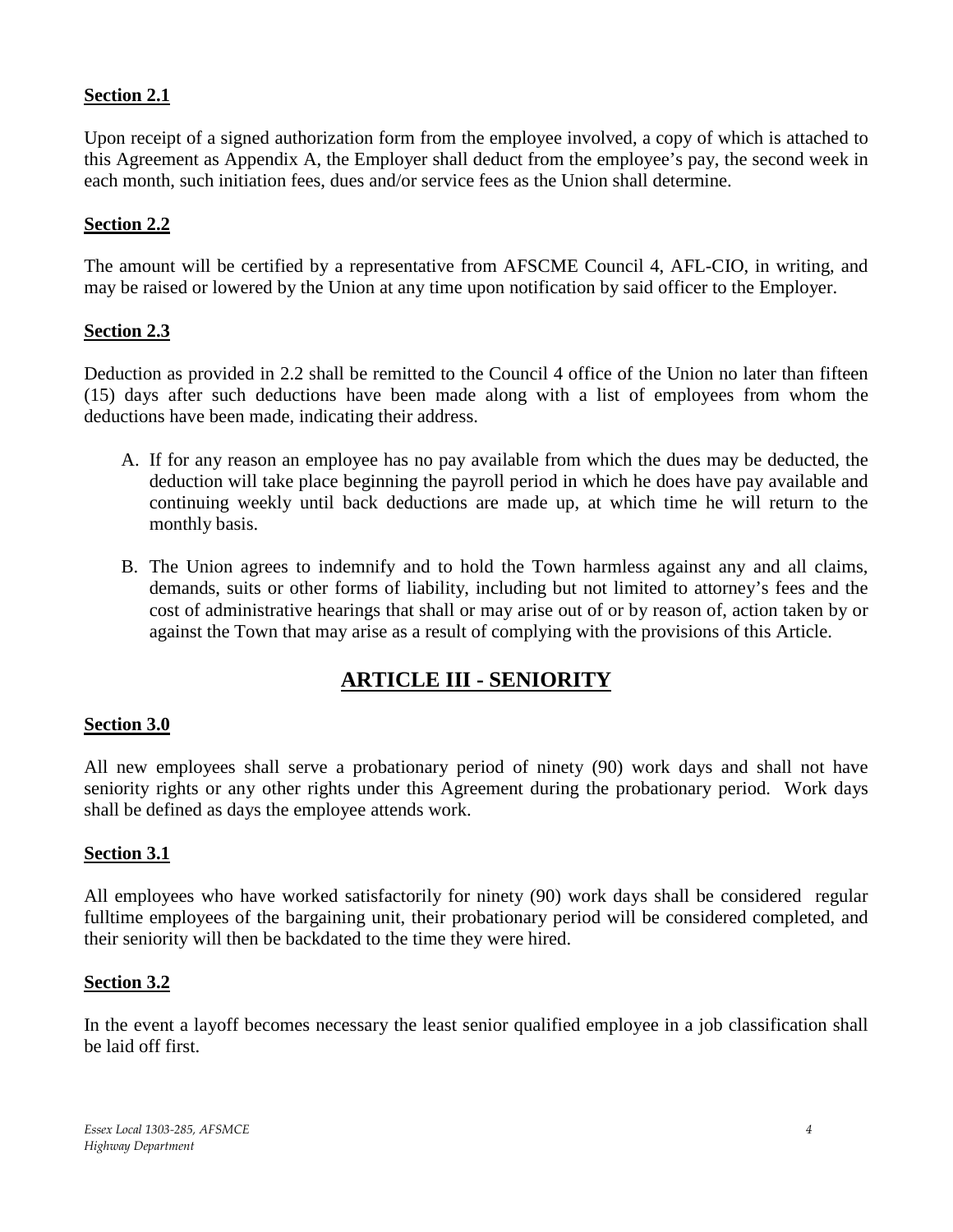# **Section 3.3**

Laid-off employees shall be recalled to work with the most senior employee in each job classification recalled first. In recalling employees, the Town shall rely on the last address furnished to the Town, in writing, by the employee. Recall rights shall terminate twenty-four (24) months from date of lay-off for each employee.

# **Section 3.4**

No new employees shall be hired until all qualified laid-off employees in each job classification have first been given notification of recall. In the event an employee refuses to return to work when recalled, his seniority will be considered lost and he will no longer be considered eligible for recall.

# **Section 3.5**

Bargaining unit work will be performed by bargaining unit employees except that seasonal and/or part time employees may be used in addition to members of the unit when needed provided no full-time employee has been or will be laid off for lack of work.

# **Section 3.6**

An employee about to be laid off will be paid earned wages and accrued vacation pay.

# **Section 3.7**

An employee's continuous service shall be broken and his seniority lost for any of the following reasons:

- 1. Voluntary resignation.
- 2. Unexcused absence from work for five (5) consecutive work days.
- 3. Discharge.
- 4. Layoff for twelve (12) months.
- 5. Absence from work for any non-injury or non-illness related reason for (3) three months or more.
- 6. Any illness or injury that results in a disability that has prevented the employee from performing the essential functions of the position (with or without a reasonable accommodation) for a period of twelve (12) months or longer.

<span id="page-4-0"></span>An employee's continuous service and seniority shall not be interrupted by authorized leave, vacation, suspension, paid sick leave injury or illness of less than twelve (12) months.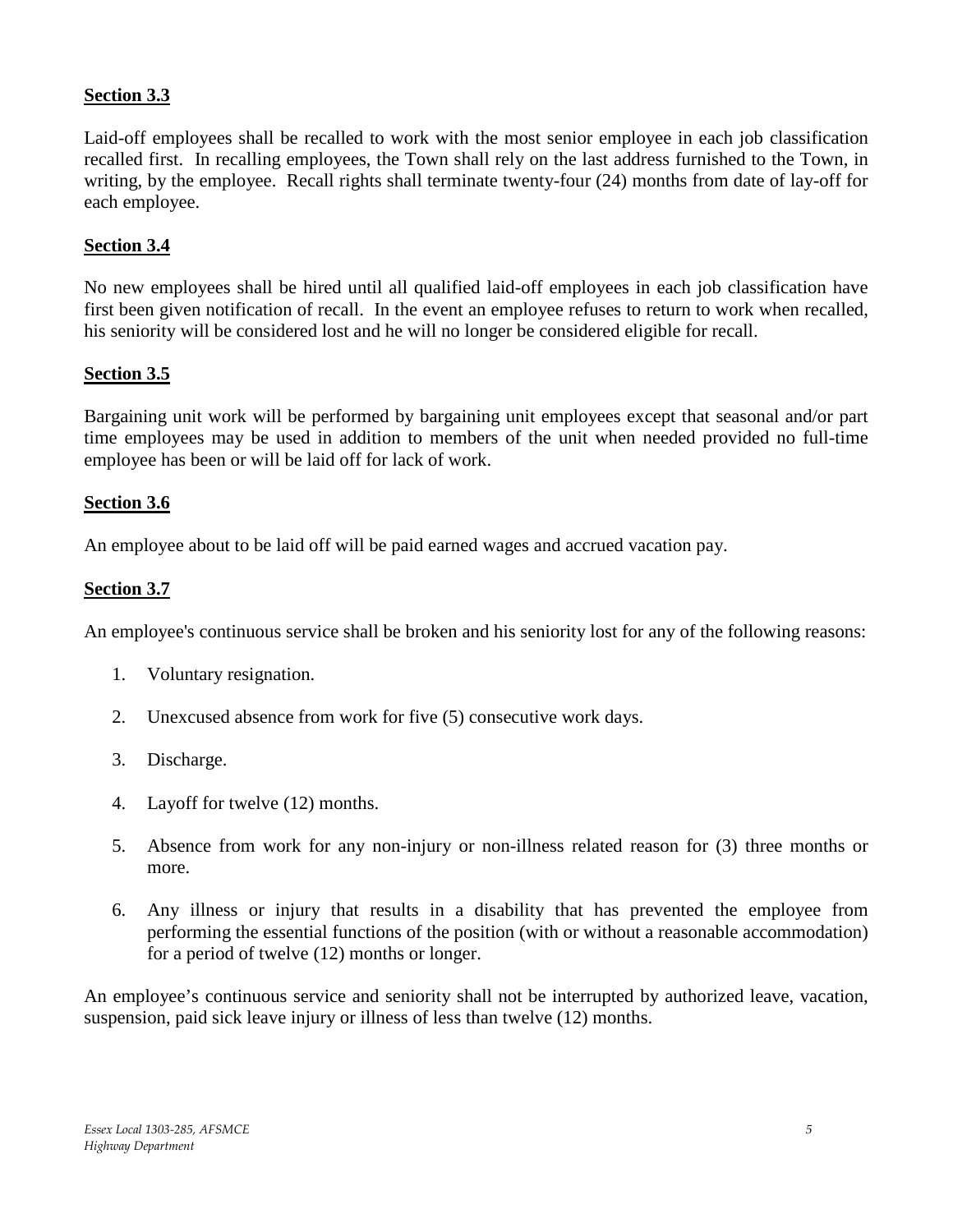# **ARTICLE IV - PROMOTIONS AND VACANCIES**

### <span id="page-5-0"></span>**Section 4.0**

The Town is committed to the concept of advancement within the Town which shall be open to all regular Bargaining Unit employees who meet the necessary requirements.

- a. If two (2) or more applicants are equally qualified for either a newly created bargaining unit position or a vacant bargaining unit position that the Town desires to fill, the bargaining unit employee with highest seniority who applies for the position shall be selected.
- b. If, in the opinion of the department head, a promoted employee proves unable to perform the work within the probationary period of ninety (90) work days, he/she shall be returned to his/her former position.

# **ARTICLE V - HOURS OF WORK AND OVERTIME**

### **Section 5.0 - Work Schedule**

1. The regular work week for bargaining unit employees shall consist of five (5) days of eight (8) hours each, exclusive of unpaid lunch periods, for a total of forty (40) work hours, Monday through Friday.

Bargaining unit employees (on a rotating basis of a single employee per rotation) will continue to perform work on Saturdays on either the "backhoe" or any other work assigned by the Town during such time frame.

Performance of such work on Saturdays will be paid at time and one-half (1½).

- 2. Normal hours for Public Works employees will be 7:00 a.m. to 3:30 p.m., with one-half (½) hour for an unpaid lunch.
- 3. On regular eight (8) hour work days, full-time employees shall receive a ten (10) minute paid rest period during each  $(\frac{1}{2})$  of the scheduled work day. The department head will schedule specific times for the rest periods. Such ten (10) minute rest periods shall include any travel time (if travel is necessary).
- 4. The work times outlined may be changed by mutual agreement of the employer and the Union.

# **Section 5.1**

Premium rates for the Highway Department shall be as follows:

- 1. Time and one-half (1½) shall be paid for all time worked beyond forty (40) hours in any one week.
- 2. Time and one-half (1½) shall be paid for all time worked on Saturday.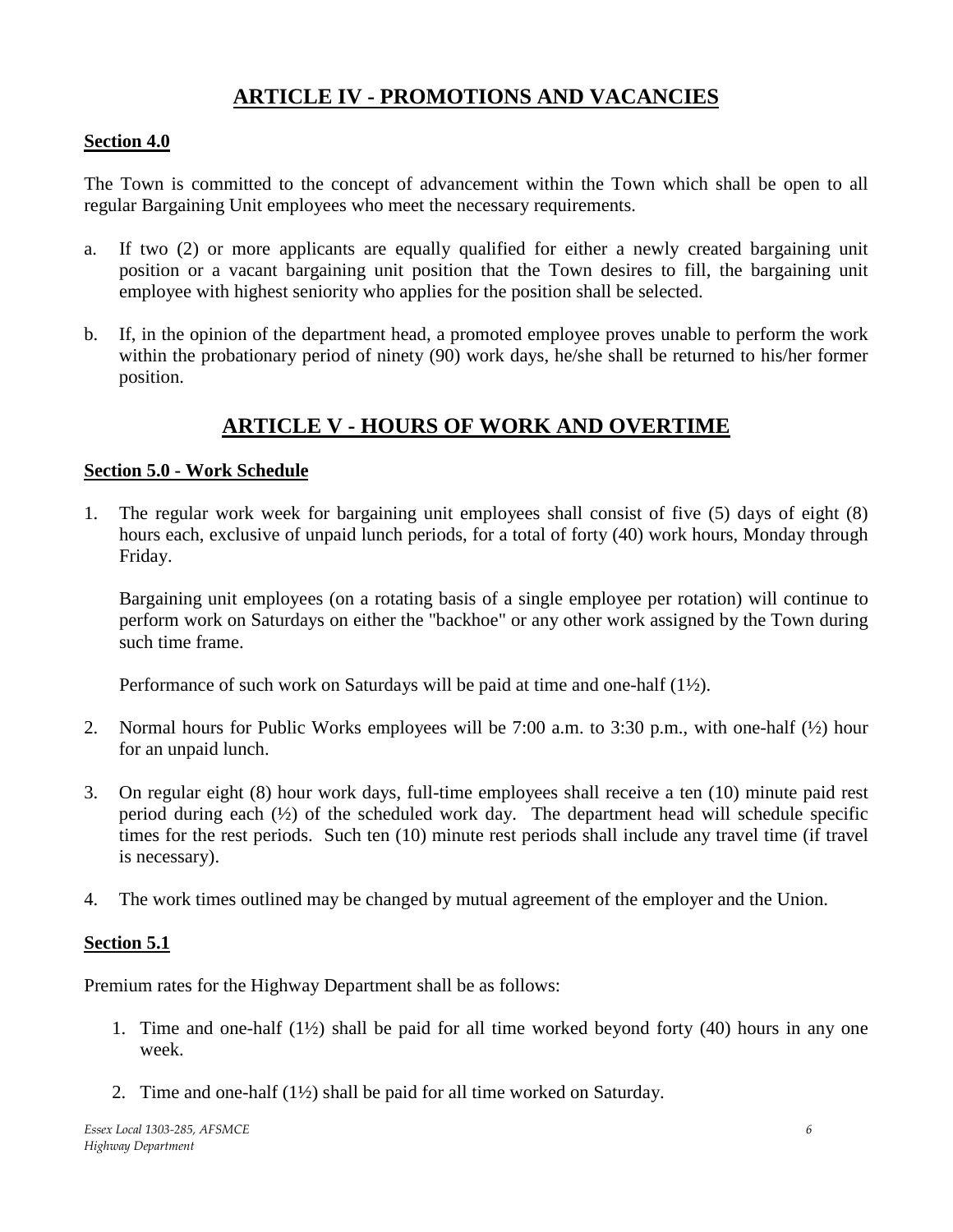- 3. Double (2x) time shall be paid for all hours worked on Sundays.
- 4. Double (2x) time shall be paid for time worked on holidays, in addition to holiday pay.
- 5. No employee shall be required to take time off for the purpose of offsetting overtime.

# **Section 5.2**

- 1. Any employee who has worked sixteen (16) consecutive hours shall be sent home for a ten (10) hour rest period, unless such employee chooses to work and in the judgment of his foreman, is capable of continuing to work. Such employee shall return to work at the end of the rest period if required.
- 2. For snow plowing and other emergencies, the Town shall have the right to continue use of outside contractors for work which in the past was performed by outside contractors. For other bargaining unit work, outside contractors may be used after all available Town employees are in use. The First Selectman or the Director of Public Works, in consultation with the Crew Leader or the senior bargaining unit employee on duty, shall have the right to send Town employees home, when there are contract forces at work, if they determine that the continuation of work by Town employees will endanger the health and safety of such employees.
- 3. **Crew Leader**: When the Crew Leader or senior bargaining unit employee on duty replaces the Director of Public Works as a result of his/her absence, said employee shall receive an additional one dollar (\$1.00) of pay added to his/her hourly rate for all hours said employee worked in the absence of the Director of Public Works.

# **Section 5.3**

Each employee who works beyond ten (10) hours shall receive meal reimbursement of up to fifteen dollars (\$15.00) provided that the employee submits an expense voucher or receipt for such meal reimbursement.

# <span id="page-6-0"></span>**Section 5.4**

All overtime assignments shall be administered by the Public Works Director or his/her designee.

Members of the bargaining unit shall be given first preference for all overtime. All overtime, as it becomes available, shall be offered to bargaining unit members that have indicated a desire for such work, on a rotating basis, utilizing a card rotation system.

First preference for all overtime will be given to the bargaining unit member whose assigned card is on top of the card rotation. Any bargaining unit member who rejects such overtime shall be placed at the end of the rotation.

In the event of an emergency or other extenuating circumstances the card rotation system may be bypassed.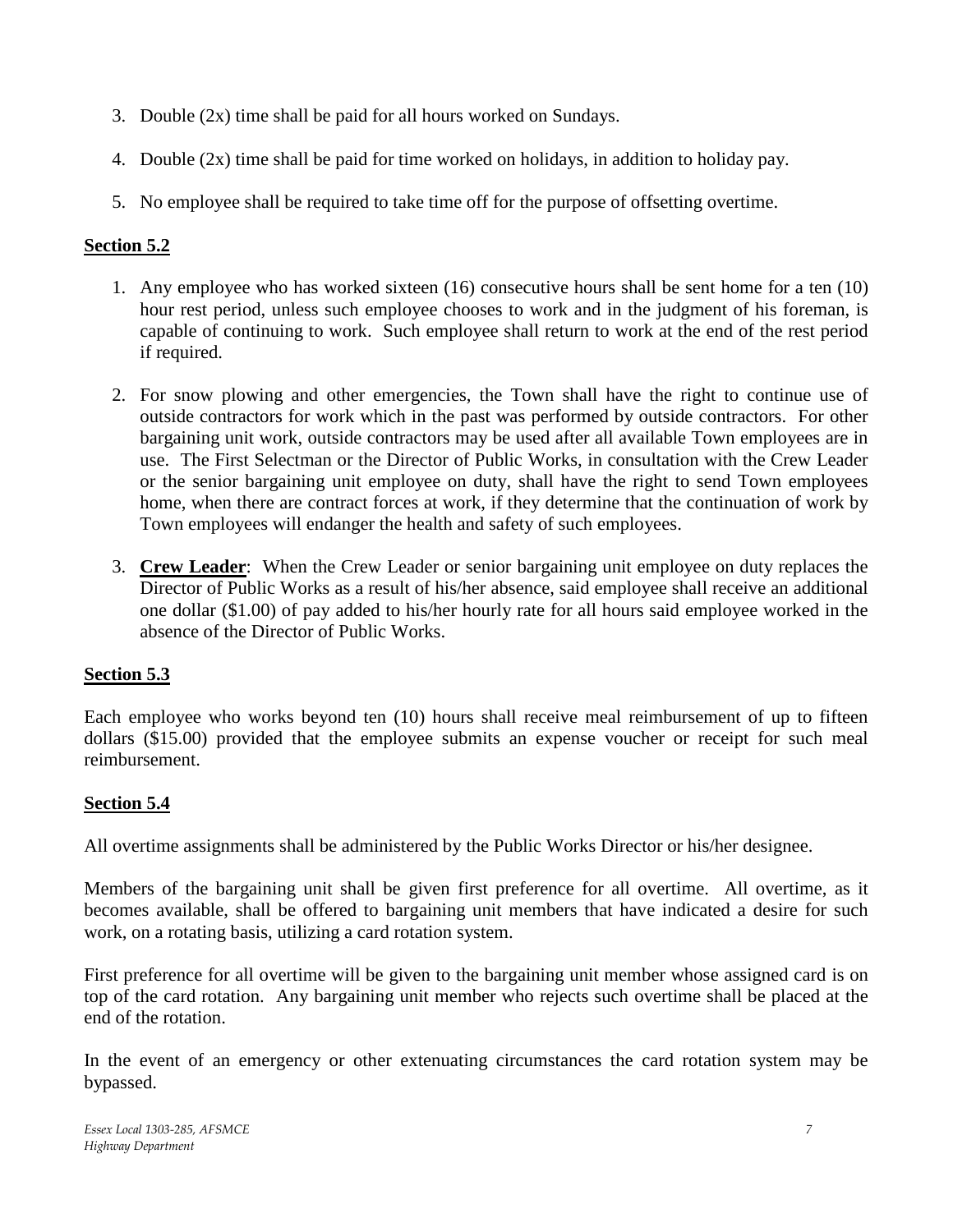All bargaining unit members cards in the card rotation system will be marked documenting the response or non-response of a bargaining unit member to overtime offered.

All bargaining unit members being notified of an overtime shift are required to respond within one-half  $(\frac{1}{2})$  hour of the time of notification. Failure to respond within one-half  $(\frac{1}{2})$  hour is to be considered a "refusal" for the shift being offered and the bargaining unit member's assigned card will be moved to the last position in the card rotation. Bargaining unit members will be contacted at their home telephone number and their cell telephone number provided to the Town. Accordingly, all bargaining unit members are required to maintain and update current telephone numbers on their assigned rotation cards.

Bargaining unit members not available due to training, vacation, funeral leave, injury leave, family leave, military leave, personal leave, jury duty, sick leave, or as a result of already being scheduled for the period of time in which the overtime assignment is being offered, will maintain their position in the card rotation.

Except in an emergency (as determined by the Public Works Director), an employee out of work on a vacation day shall not be subject to being called in to work by the Town until his first day back to work.

An employee out of work on a vacation day(s) shall not be assigned scheduled overtime through midnight of the last day of his/her vacation (if the last day of vacation is a Friday or the day before a holiday, he/she shall not be scheduled for overtime through midnight on either the Friday or the holiday, whichever applies). With respect to a either a vacation day taken on a Friday or a vacation that's last day is a Friday, if scheduled overtime is available on the Saturday or Sunday immediately following such Friday, the employee will be offered the scheduled overtime after the list of active employees has been exhausted.

Overtime shifts cancelled due to no fault of the assigned bargaining unit member, shall result in the bargaining unit member's assigned rotation card being marked "cancelled" and returned to the top of the card rotation.

Bargaining unit members who need to "give away" an assigned overtime shift will be required to utilize the card rotation system to do so. Bargaining unit members will not be allowed to randomly choose someone as a replacement. The bargaining unit member will also be required to make every attempt to notify the Public Works Director prior to doing so.

The assigned card of a bargaining unit member that gives up a scheduled overtime shift is to remain in its current position in the card rotation and will not be moved to the top of the card rotation.

In the event that more than one overtime opportunity is available simultaneously, the bargaining unit member who is at the top of the card rotation will have first preference to all available shifts.

In the event no bargaining unit member is willing to work overtime, the Public Works Director has the right to order to work, in reverse seniority order, to provide for the needs of the Town.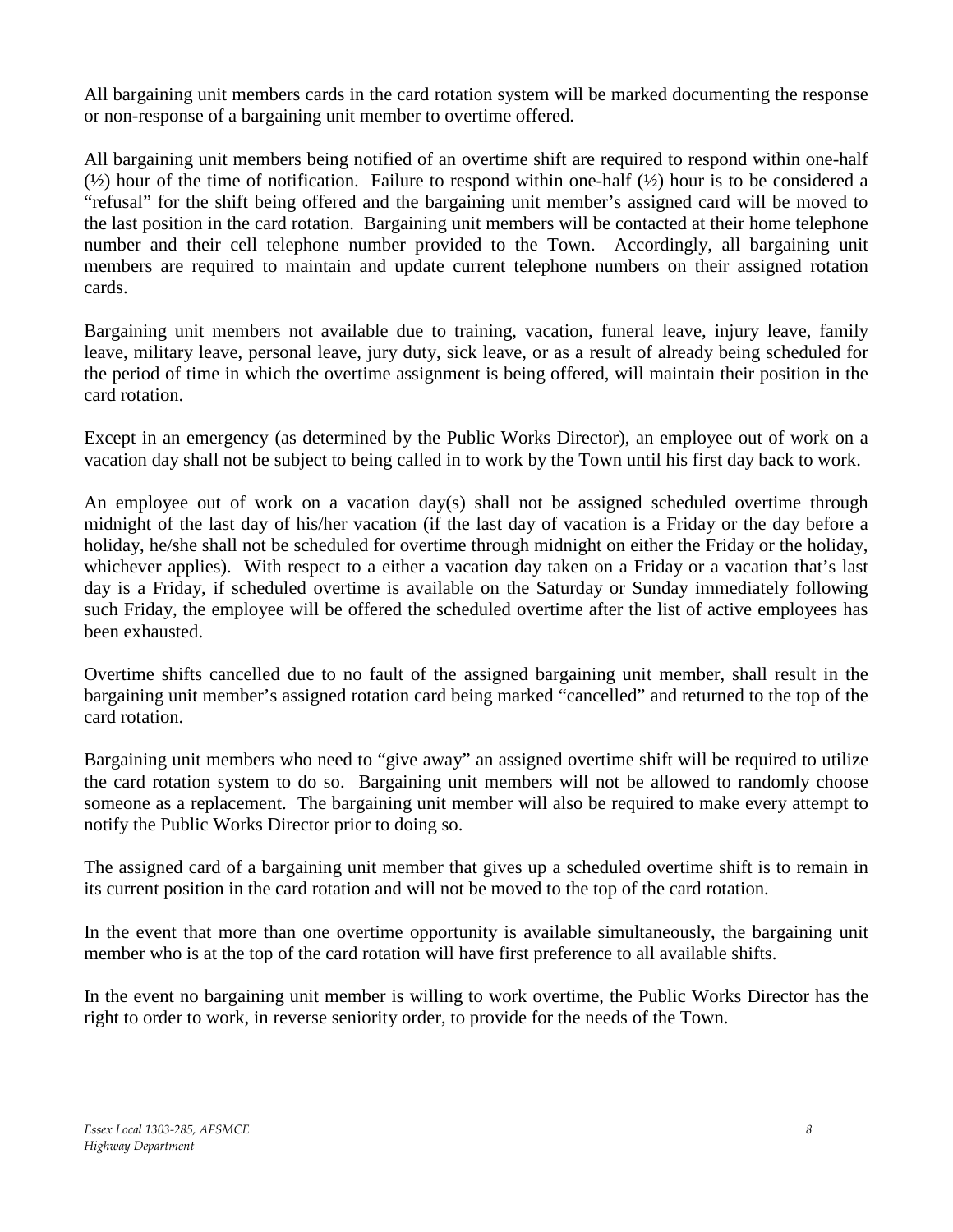# **ARTICLE VI - CALL-IN PAY**

### **Section 6.0**

1. Any employee called in to work before or after his/her regular work day or on a non-scheduled day shall receive a minimum of three (3) hours' pay at the applicable rate, provided that the time worked is not contiguous to his/her regularly scheduled hours.

The Town may recall an employee during this three (3) hour period and it shall be considered the same call in.

Overtime scheduled in advance shall not be subject to the three (3) hour minimum call in.

- 2. When an employee is subject to call for emergency service but is not required to be at a location designated by the Employer but is simply required to keep the Employer informed as to the location at which he may be contacted, working time shall begin when the employee is notified of his assignment and shall end when the employee has completed his assignment.
- <span id="page-8-0"></span>3. The Town will make every effort to notify employees if contemplating a need to call them in. The employee is required to be prepared and available for such work.

# **ARTICLE VII - HOLIDAYS**

### **Section 7.0**

All employees covered under this Agreement shall receive the following paid holidays:

| New Year's Eve Day (1/2 day) | Fourth of July                                |
|------------------------------|-----------------------------------------------|
| New Year's Day               | Labor Day                                     |
| Martin Luther King Day       | Columbus Day                                  |
| Presidents Day               | Veterans Day                                  |
| <b>Election Day</b>          | Thanksgiving Day                              |
| Good Friday                  | Day After Thanksgiving Day                    |
| <b>Memorial Day</b>          | Christmas Eve Day $(\frac{1}{2} \text{ day})$ |
|                              | Christmas Day                                 |

The employees in this bargaining unit shall receive any and all other holiday release time designated by the Town.

### **Section 7.1**

<span id="page-8-1"></span>If a holiday falls during an employee's vacation, he shall be given an alternative day off, mutually agreeable between employee and Employer.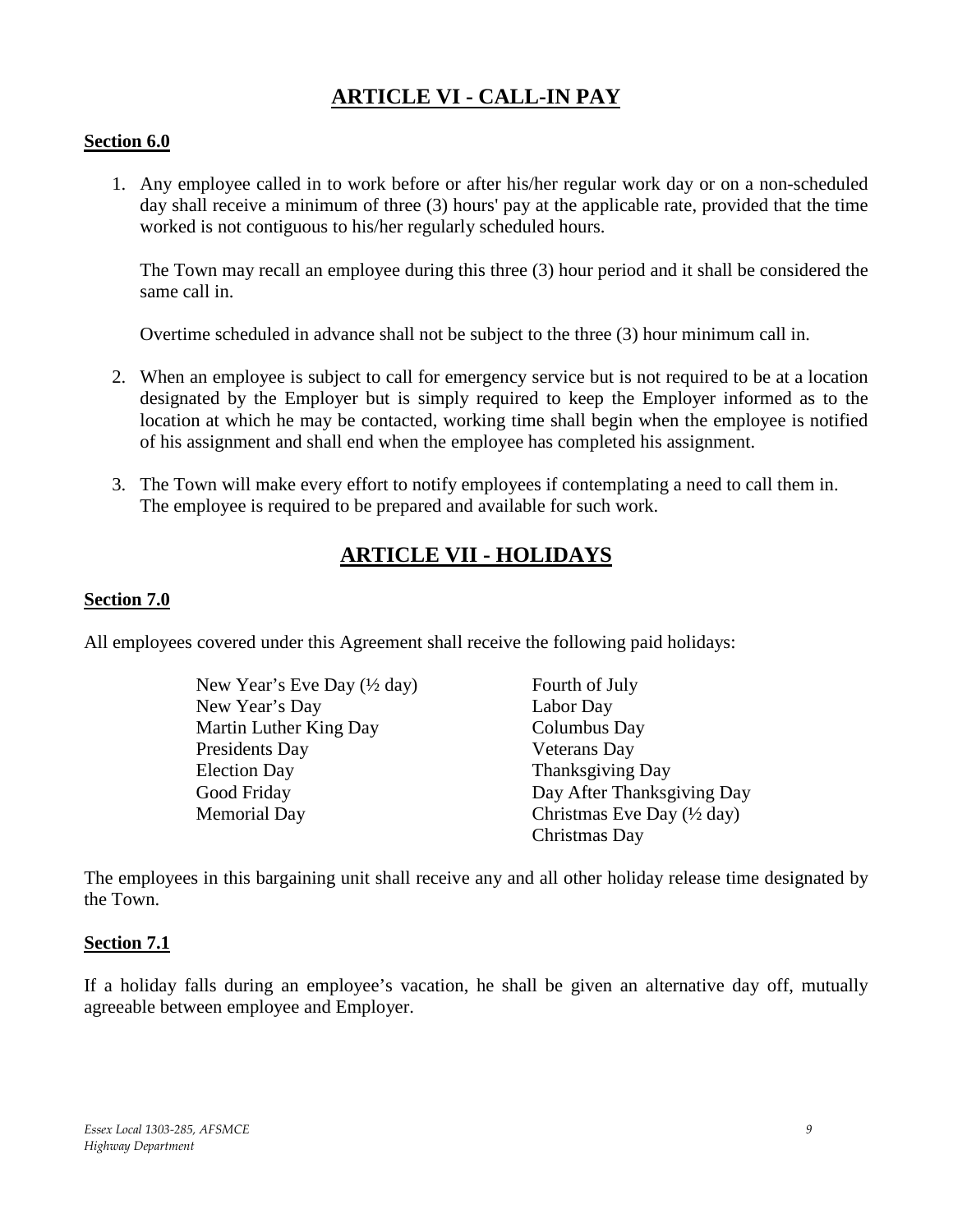# **ARTICLE VIII - WAGES**

# **Section 8.0**

- On July 1, 2016 wages shall be increased by 3.00%
- On July 1, 2017 wages shall be increased by 2.75%
- On July 1, 2018 wages shall be increased by 2.75%
- On July 1, 2019 wages shall be increased by 2.75%
- On July 1, 2020 wages shall be increased by 2.75%

All wage rates effective during the term of this Agreement shall be reduced to writing by classification and added to this Agreement as Appendix C.

# **Section 8.1**

All employees shall be paid bi-weekly by check.

# **Section 8.2**

Effective July 1, 2016, the salary schedule shall be set forth in Appendix C.

# **Section 8.3 – Longevity Step**

Employees shall be entitled to a longevity bonus as follows:

- Each employee completing at least ten (10) years and less than fifteen (15) years of consecutive service will receive three percent (3%) of their base salary computed on their hourly rate.
- Each employee completing at least fifteen (15) years and less than twenty (20) years of consecutive service will receive three percent (3%) of their base salary computed on their hourly rate.
- Each employee completing at least twenty (20) years of consecutive service will receive 4% of their base salary computed on their hourly rate.

Employees who have already received longevity increases shall retain their prior benefit. In no case shall more than ten percent (10%) be paid for longevity.

# **Section 8.4 - Step Advancement**

Employees will advance to the next step, on the Salary Schedule in Appendix C, on July  $1<sup>st</sup>$  of each year, provided they have not reached the maximum step.

# **Section 8.5**

Any employee used to work in a higher classification shall receive the hourly rate of the higher classification for any day so worked.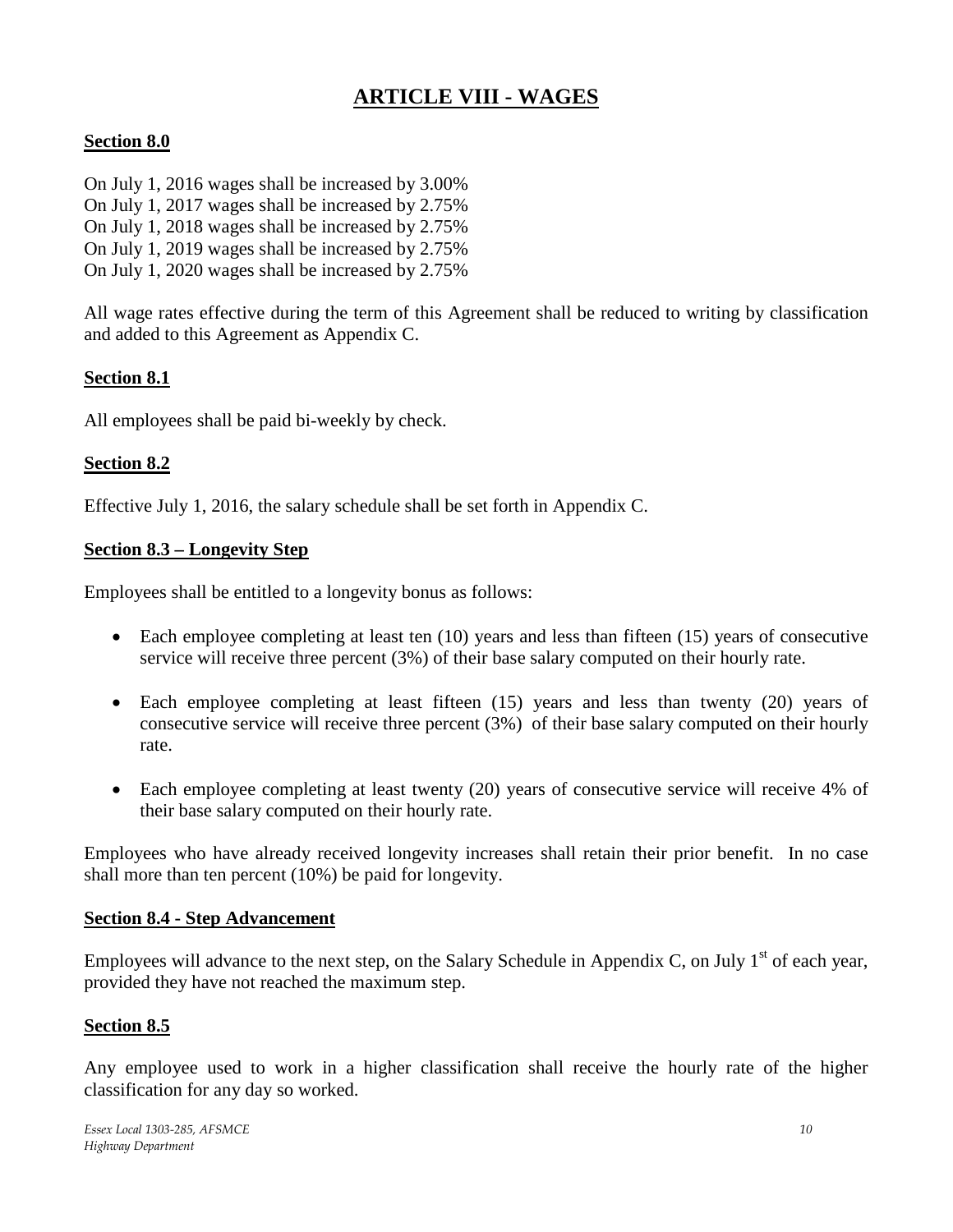# **ARTICLE IX - INSURANCE & PENSION**

# <span id="page-10-0"></span>**Section 9.0**

The description of health insurance coverage in effect as of July 1**,** 2016 is appended hereto as Appendix E.

The premium share for the cost of said insurance benefits is as follows:

# **PPO Plan:**

| Effective July 1, 2016: | 15.5% |
|-------------------------|-------|
| Effective July 1, 2017: | 16.5% |
| Effective July 1, 2018: | 17.5% |
| Effective July 1, 2019: | 18.5% |
| Effective July 1, 2020: | 19.5% |

# **HDHP Plan:**

| Effective July 1, 2016: | 10% |
|-------------------------|-----|
| Effective July 1, 2017: | 11% |
| Effective July 1, 2018: | 12% |
| Effective July 1, 2019: | 13% |
| Effective July 1, 2020: | 14% |

# **Section 9.1**

Employees shall be covered under the provisions of the Town of Essex Retirement Plan.

# **Section 9.2**

Upon retirement, employees shall be eligible for the hospital medical coverage which is provided to retired Town of Essex employees, under the same terms and conditions that apply to such employees.

# **Section 9.3 – Waiver of Coverage**

- A. Notwithstanding the above, employees may voluntarily elect to waive, in writing, all health insurance coverage outlined above and, in lieu thereof, shall receive an annual payment of one thousand dollars (\$1,000.00), two thousand dollars (\$2,000.00) or three thousand dollars (\$3,000.00) respectively, for individual, spouse, and family coverage. Payment to those employees waiving such coverage shall be made in equal payments the first week of December and June.
- B. Where a change in an employee's status prompts the employee to resume Town provided insurance coverage, the written waiver may, upon written notice to the Town, be revoked. Upon receipt of revocation of the waiver, insurance coverage shall be reinstated as soon as possible; subject, however, to any regulations or restrictions, including waiting periods, which may then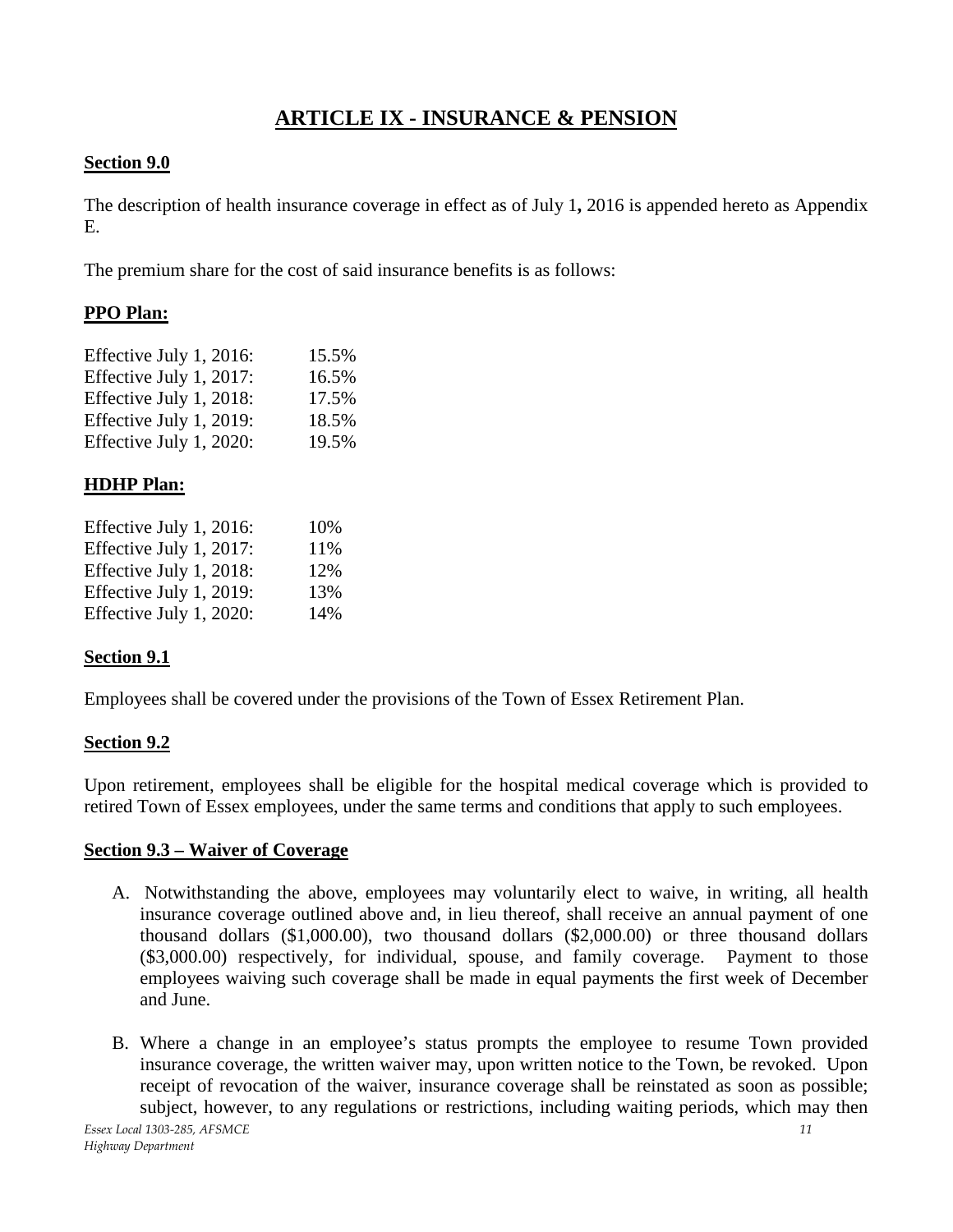be prescribed by the appropriate insurance carriers. Depending upon the effective date of such reinstated coverage, appropriate financial adjustments shall be made between the employee and the Town to ensure that the employee has been compensated, but not over compensated, for any waiver elected in this section.

### **Section 9.4 – Section 125 Plan**

The Town offers a pre-tax contribution option for all employees. This employee benefit is known as a Section 125 plan. Employees electing this option shall be afforded the opportunity to make contributions toward premiums for medical insurance, dental insurance and out-of-pocket medical expenses on a pre-tax, rather than an after-tax basis.

### **Section 9.5 – Change of Carriers**

The Town shall have the authorization to change or alter insurance plans and/or insurance carriers provided, however, that any substitute plan will offer substantially the same level of benefits and privileges provided by the plans in effect and as specified in this Agreement and provided further that it is not the Town's intent to substitute a plan or plans which restrict the employee's right to choose his or her provider of medical services.

### **Section 9.6 – Life Insurance**

<span id="page-11-0"></span>The Town will provide each employee with a Life Insurance Policy of fifty thousand dollars (\$50,000.00). In the event the policy amount is increased for unaffiliated employees, the policy amount will be increased in the same amount for members of the bargaining unit.

# **ARTICLE X - LEAVE**

# **Section 10.0 – Sick Leave**

Each employee shall earn a maximum of fifteen (15) sick days per year at the rate of one and a quarter (1¼) days per month.

The maximum amount of sick days mount an employee may accumulate will be as follows:

July 1, 2010 – 75 days

Any unused sick leave earned on or before July  $1<sup>st</sup>$  of each contract year, in excess of the specified amount set forth above, shall be paid in full with the first payroll of November of each year.

Upon retirement, resignation or death, each employee or his beneficiary shall be entitled to one hundred percent (100%) of his unused accumulated sick leave for that specific contract year.

Sick leave in excess of three (3) consecutive days or on a Monday or Friday or before or after a paid holiday must be accompanied by a note from the physician who treated the employee for the illness or injury that caused such absence.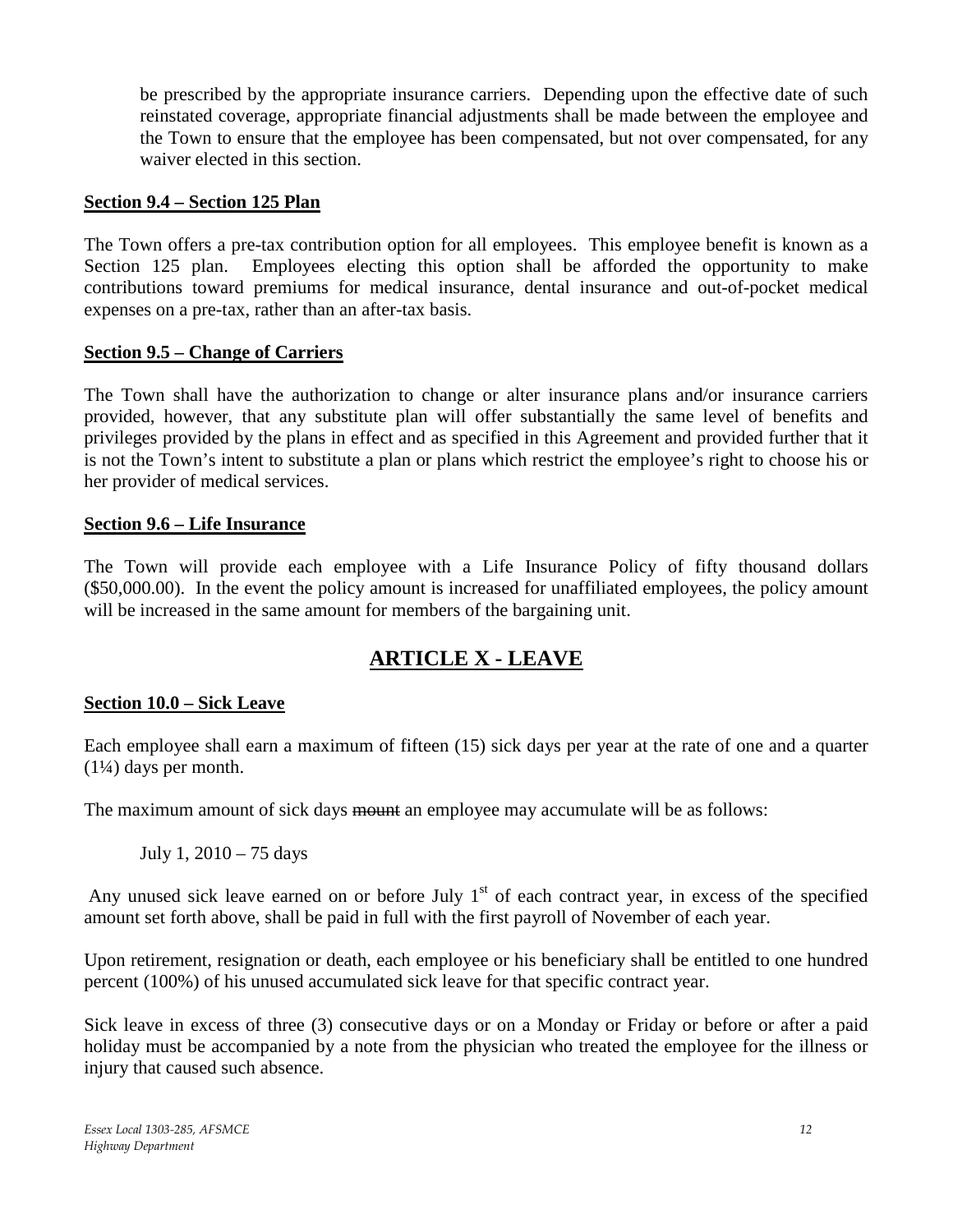If the Town is not satisfied with the note, the Town can order a medical examination at its own expense if the second examination is not covered by insurance.

# **Section 10.1 – Funeral Leave**

All full-time and permanent part-time employees shall be granted three (3) days leave with pay for death in the employee's immediate family. Immediate family shall be defined as the employee's spouse, siblings, parents, brother, sister, grandparents and grandchildren.

At the discretion of the First Selectman, one (1) day leave with pay for other relatives may be granted.

The First Selectman or his/her designee may also grant one (1) day of leave to attend the funeral of a close acquaintance without loss of pay.

# **Section 10.2 – Unpaid Leave**

Leaves of absence without pay for legitimate purposes may be granted to an employee upon written request to the First Selectmen or his designated representative. A notice of such leave will be supplied to the Union President.

# **Section 10.3 – Military Leave**

Military leave shall be provided in accordance with applicable state and federal law.

# **Section 10.4 – Jury Duty**

Any employee required to serve on jury duty shall be paid the difference between jury duty pay and his regular day's pay for each day that he is required to serve.

# **Section 10.5 – Personal Days**

Each full-time employee in the bargaining unit shall be granted up to two (2) personal days per year (non-cumulative) without having to provide a reason. Whether the leave will be granted depends on:

- 1. Adequacy of notice, twenty-four (24) hours, except in an emergency;
- 2. Other approved leaves for the day required;
- 3. An unanticipated emergency;
- 4. A third  $(3<sup>rd</sup>)$  personal day may be granted at the discretion of the foreman based on attendance, attitude, and work performance.

The Employer shall provide an answer to the request within a reasonable time. Once written approval is given, it shall not be revoked except in the case of a Town emergency.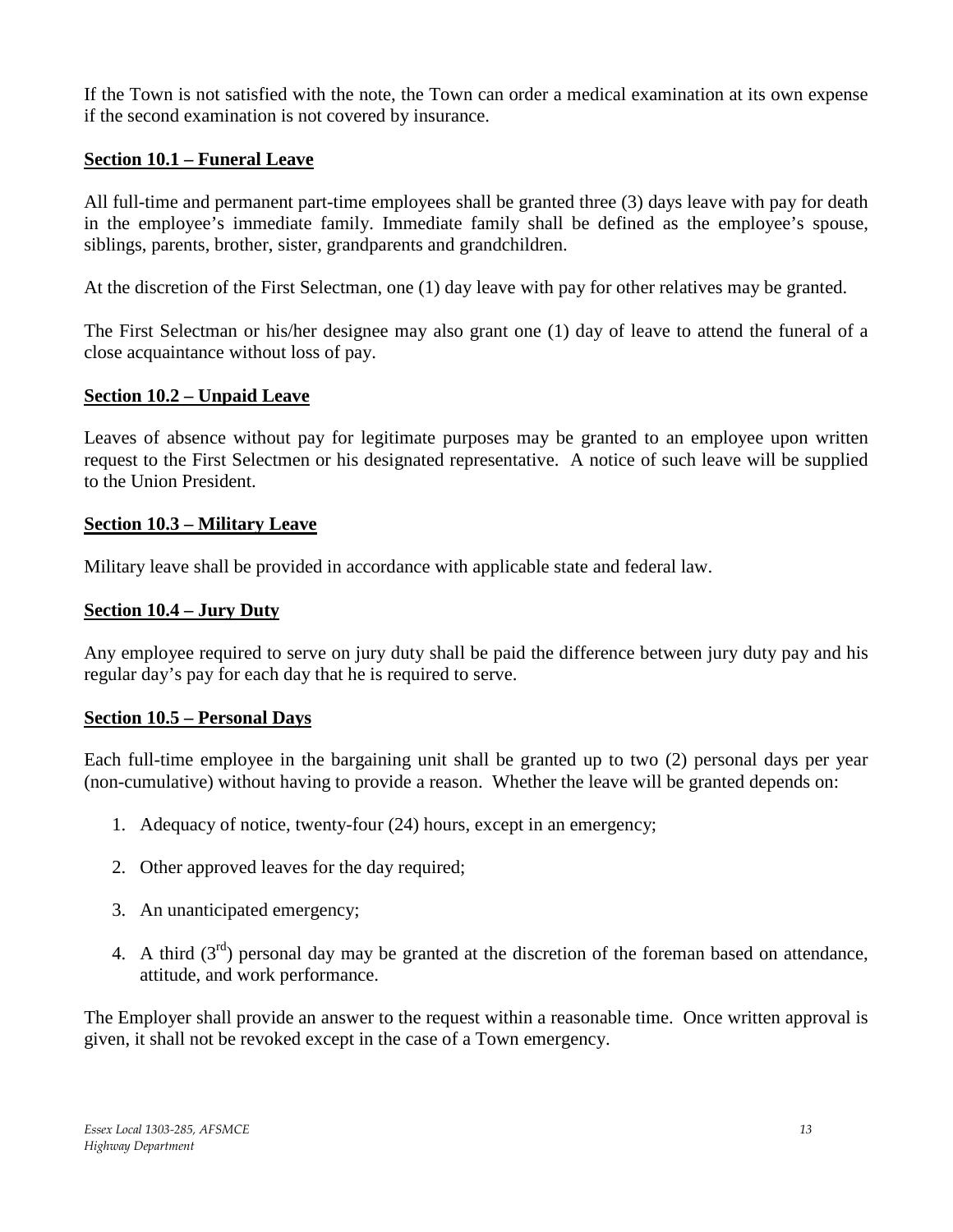### **Section 10.6 - Injury Leave**

A. **Leave for injury on the job.** An employee who is injured on the job must report such injury to his/her supervisor immediately following the injury.

An employee who is on injury leave shall receive his/her regular base weekly pay (less applicable state and federal withholdings) from the Town and shall, turn over upon receipt, submit to the Town any workers' compensation temporary total or temporary partial disability payments received by the employee.

- B. The employer shall make available an accident and health plan for full time employees, at the option of each individual employee. Benefits under said plan shall commence after the employee's disability and shall thereafter provide benefits per month. The Town's share of the premium for said plan shall be limited to five dollars (\$5.00) per week per participating employee, with the balance to be paid by the employee electing such coverage.
- C. In the event of any illness or injury that results in a disability that has prevented the employee from performing the essential functions of the position (with or without a reasonable accommodation) for a period of twelve (12) months or longer from the date of injury or illness, the Town shall have the right to retire or discharge the employee.

Such period may be reduced prior to the conclusion of the twelve (12) month period if it is determined by either the employee's treating physician or a physician selected by the Town (or its' insurance carrier) that the employee is unable to perform the essential functions of the position (with or without a reasonable accommodation).

# **Section 10.7 – Family Leave**

The Family Leave and Medical Act of 1993, entitles eligible employees to take up to twelve (12) weeks of unpaid, job protected leave each year for specific family and medical reasons, including pregnancy. Unused vacation days, as well as accumulated sick leave days may be used during a family or medical leave of absence.

# **ARTICLE XI - VACATIONS**

# <span id="page-13-0"></span>**Section 11.0**

Based on the fiscal year: July 1<sup>st</sup> through June  $30<sup>th</sup>$ , a vacation with normal rate of pay shall be given annually to all regular full-time employees on the following basis of continuous employment:

- One  $(1)$  week (five  $(5)$  working days) after the first year
- Two (2) weeks (ten (10) working days) after the second year
- After five (5) years of service, employees shall receive one (1) additional day each year to a maximum of twenty (20) days.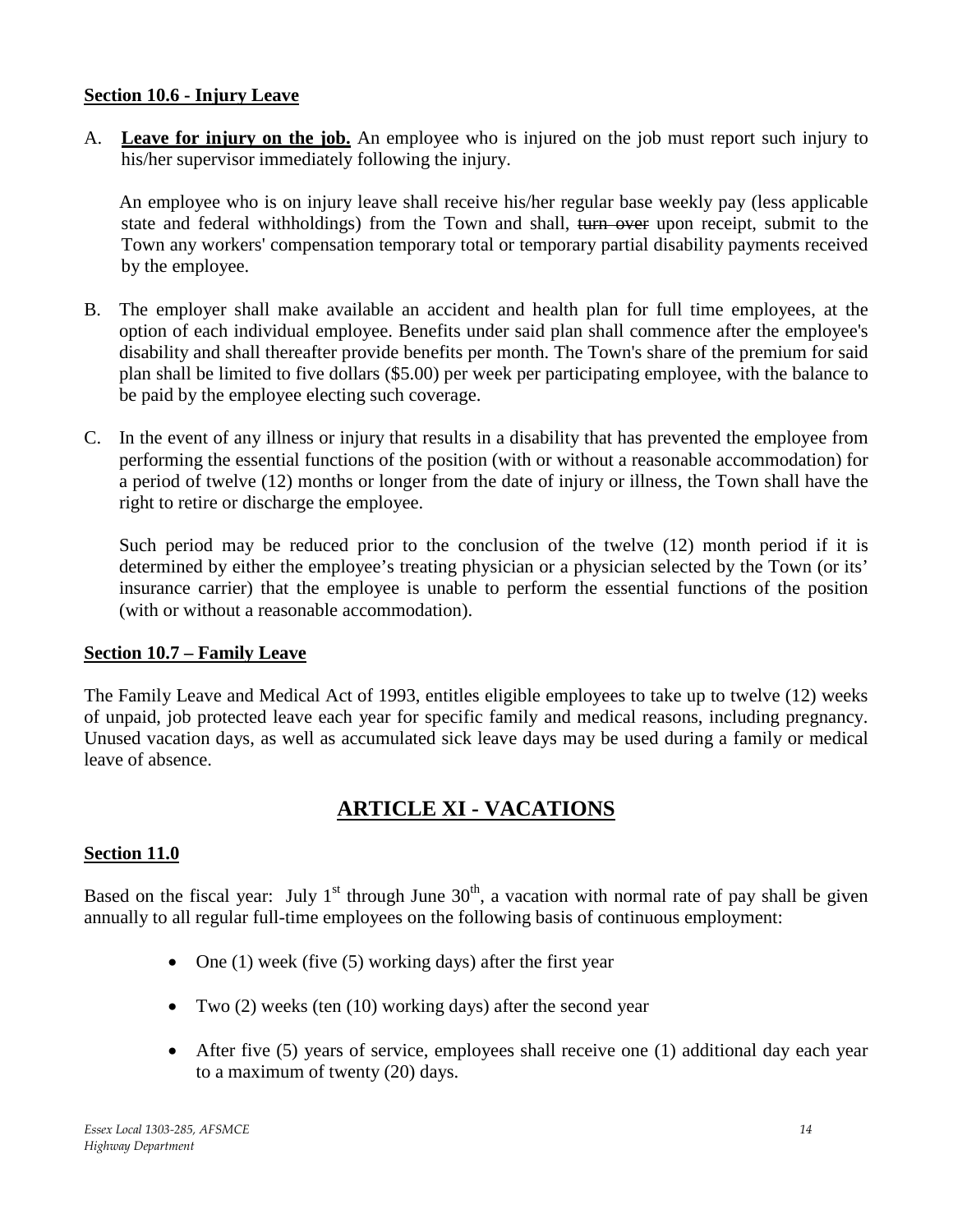# **Section 11.1**

Employees shall be permitted to omit a vacation of up to two (2) weeks in one (1) year for the purpose of having an additional vacation allowance of up to two (2) weeks in the succeeding year.

### **Section 11.2**

An employee shall take his vacation at a time during the year mutually agreeable between employee and Employer.

- 1. In the event of conflicting vacation dates, seniority shall be the determining factor in awarding the first two (2) weeks of vacation to which the employee is entitled.
- 2. Nothing contained herein shall be construed as preventing any employee from taking vacation in increments of one (1) day, agreeable to the work schedule.
- 3. In the event a paid holiday falls while an employee is on vacation, the employee shall receive holiday pay for the holiday and will not be charged a vacation day.
- 4. Employees may take vacations of two (2) weeks duration at any time during the period subject to subsection 11.2(1) above.

### **Section 11.3**

In the event of the death of an employee, his family shall receive pay for unused vacation, personal, and sick time.

### **Section 11.4**

In the event an employee retires or terminates or is terminated for any reason, his accrued vacation, sick, and personal time pay shall be given to him.

# **ARTICLE XII - DISCIPLINARY ACTIONS**

### <span id="page-14-0"></span>**Section 12.0**

No permanent employee shall be discharged or otherwise disciplined without just cause. In determining if just cause exists, the Town may utilize the Town Policy Manual for guidance.

### **Section 12.1**

Depending on the seriousness of the infraction, disciplinary actions shall normally follow this order:

- A. Verbal warnings (reduced to writing).
- B. Written warning.
- C. Suspension.
- D. Discharge.

*Essex Local 1303-285, AFSMCE 15 Highway Department*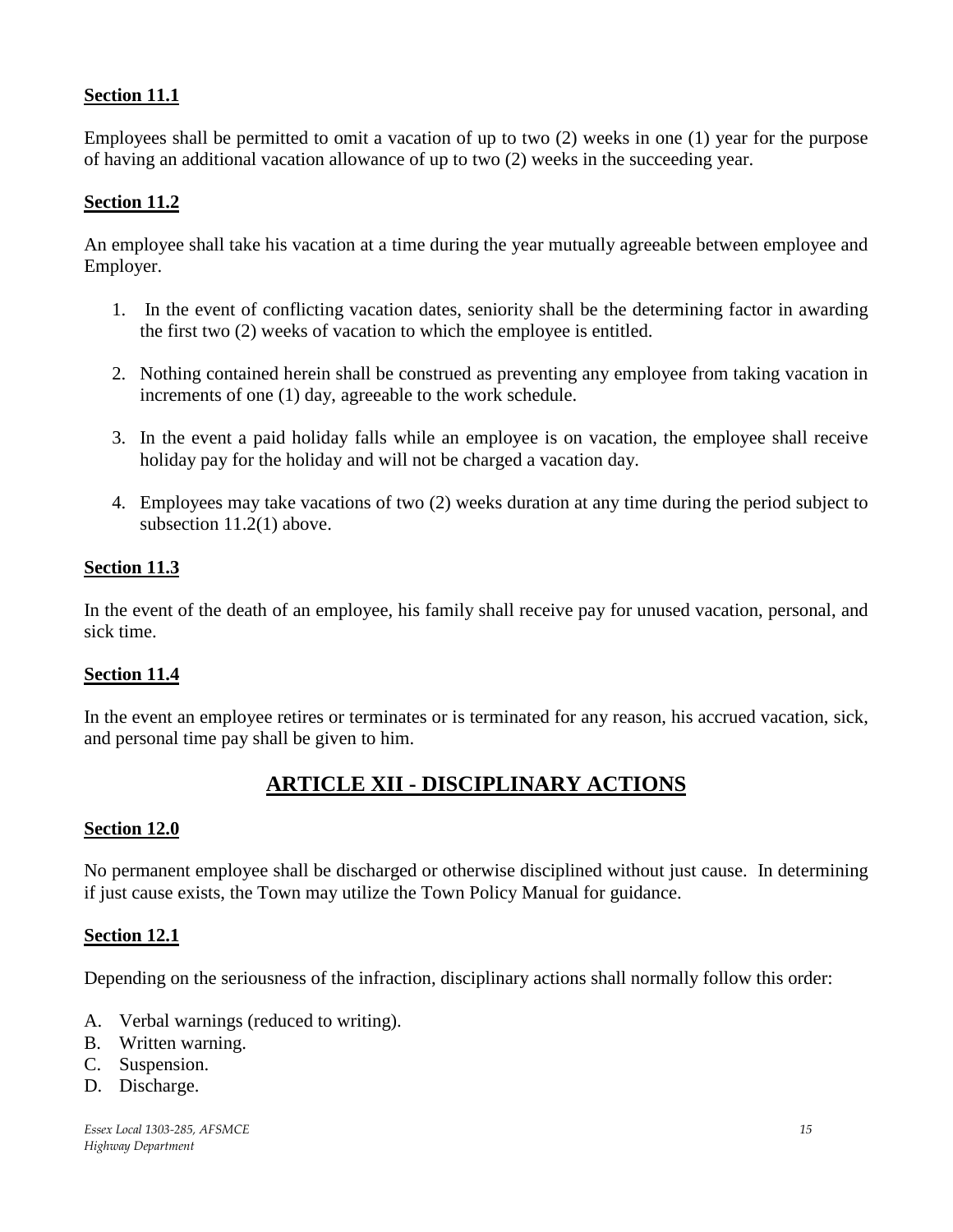The Town may take disciplinary action without the need for progressive discipline when an offense is of such a nature that warrants it.

# **Section 12.2**

A verbal warning shall not be deemed to have been issued unless the employee has been advised in writing that he has received a verbal warning and a notation of such warning is included in the employee's personnel file.

No written warning shall be deemed to have been issued unless the written warning is set forth as a written warning.

The record of a verbal warning shall not be used for the basis of further progressive discipline after twelve (12) months from the date of the warning provided the individual has received no further discipline in the interim.

The record of a warning shall not be used for the basis of further progressive discipline after twelve (12) months from the date of the warning provided the individual has received no further discipline in the interim.

If the employer has reason to reprimand, counsel or warn an employee it shall be done in a manner that will not embarrass the employee before other employees or the public.

# **Section 12.3**

When the appointing authority has reason to suspend or discharge an employee, the employee shall first be entitled to a pre-disciplinary hearing, with a representative of his choice, to respond to the alleged charges.

After such hearing, if the appointing authority feels the employee should be disciplined, it will be done in the following manner:

- 1. Notice shall be in writing with a copy to the Union;
- 2. State the charges;
- 3. State the acts or omissions upon which the charges are based;
- 4. State the discipline imposed and the effective date or dates; and
- 5. State the employee's right to appeal the action through the grievance procedure.

# **Section 12.4**

1. All employees shall, within twenty-four (24) hours, report all accidents which occur within their area of responsibility. Any employee involved, or alleged to be involved in the incident to be reported shall be required to make such report as aforesaid.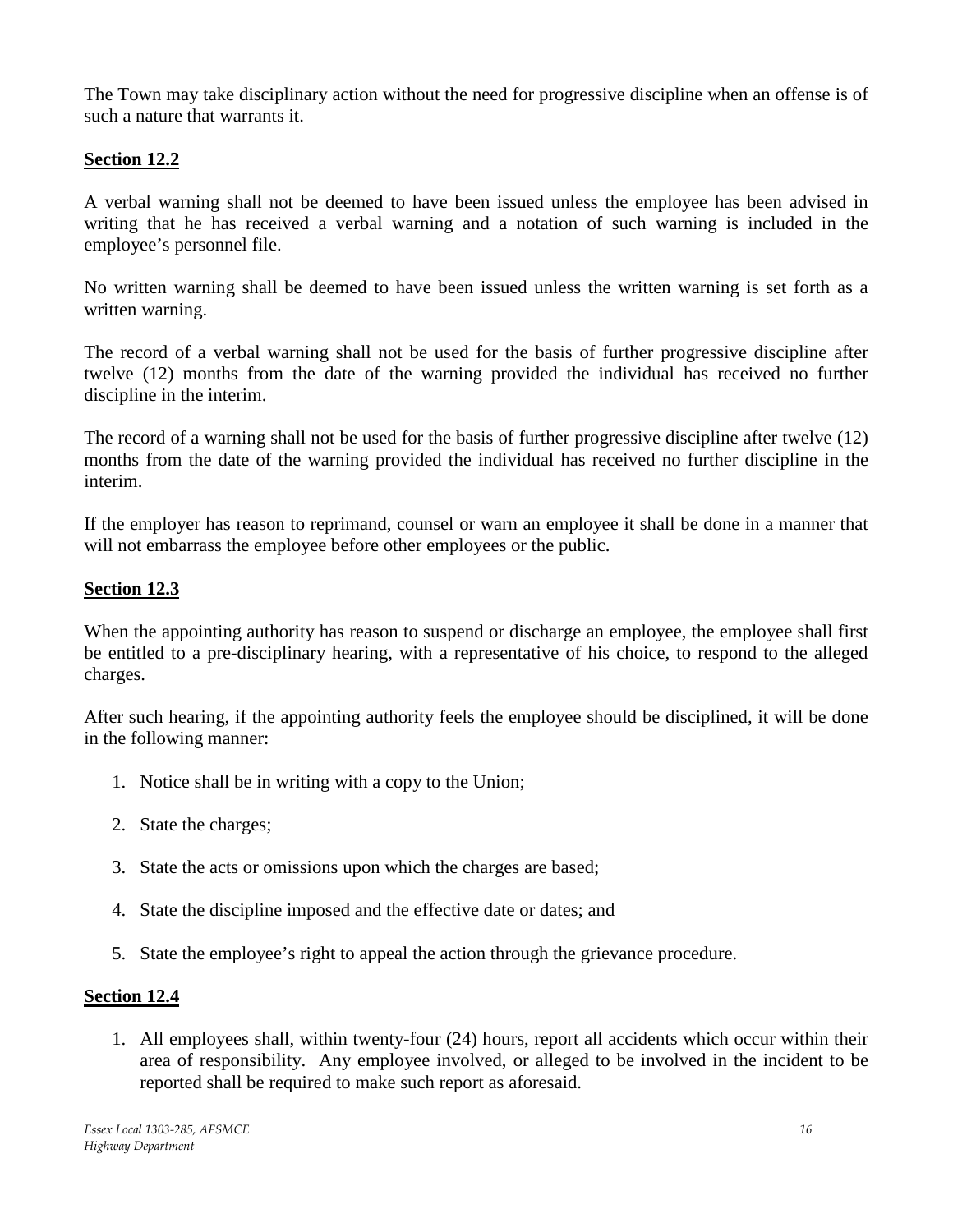2. The Town shall comply with any reasonable request of the employee for information in the Town's possession which relates to any incident allegedly involving the employee.

The Town shall protect and save harmless any employee from financial loss and expense, including legal fees and court costs, if any, arising out of any claim of law suit resulting from accidental damage to or any other acts resulting in any injury, which acts are not wanton, reckless or malicious provided such employee at the time of the acts resulting in such injury, damage or destruction was acting within the scope of his employment.

# **ARTICLE XIII** − **GRIEVANCE PROCEDURE**

# <span id="page-16-0"></span>**Section 13.0**

For the purpose of this Agreement, the term grievance means any dispute between the Employer and an employee or employees concerning the effect, interpretation, or application of this agreement.

# **Section 13.1**

Any such grievance shall be settled in accordance with the following grievance procedure:

- 1. **Step 1** Within fifteen (15) days of the event giving rise to the alleged grievance, the aggrieved employee and/or his Steward or Representative shall take up the grievance matter with the First Selectman in an effort to get the grievance resolved immediately.
- 2. **Step 2** If the aggrieved is not satisfied with the answer received in Step 1, he may elect, within seven (7) days after the Step I answer, to present the grievance to the Board of Selectmen who shall arrange a hearing within fifteen (15) days to discuss the grievance in an attempt to resolve it. If the grievance is not resolved by the Board immediately, the Union shall be given an answer by the Board in writing within fifteen (15) days of such hearing.
- 3. If the Union is not satisfied with the answer given by the Board, they may elect, within thirty (30) days after the Step 2 answer, to submit the grievance to the State Board of Mediation and Arbitration to be resolved; and in the event arbitration takes place, the answer shall be final and binding.
- 4. The arbitrator's award shall be final and binding as provided by law. He shall be bound by and must comply with all the terms of this Agreement and shall have no power to add or subtract from or in any way modify the provisions of this Agreement. The cost of arbitration shall be borne equally by both parties.
- 5. If at any step in the grievance procedure the Union fails to indicate, in writing, its desire to proceed to the next step within the time limits specified in this Section, the grievance will be considered settled. If the Town does not provide an answer within the specified time limits, the grievance shall automatically advance to the next step.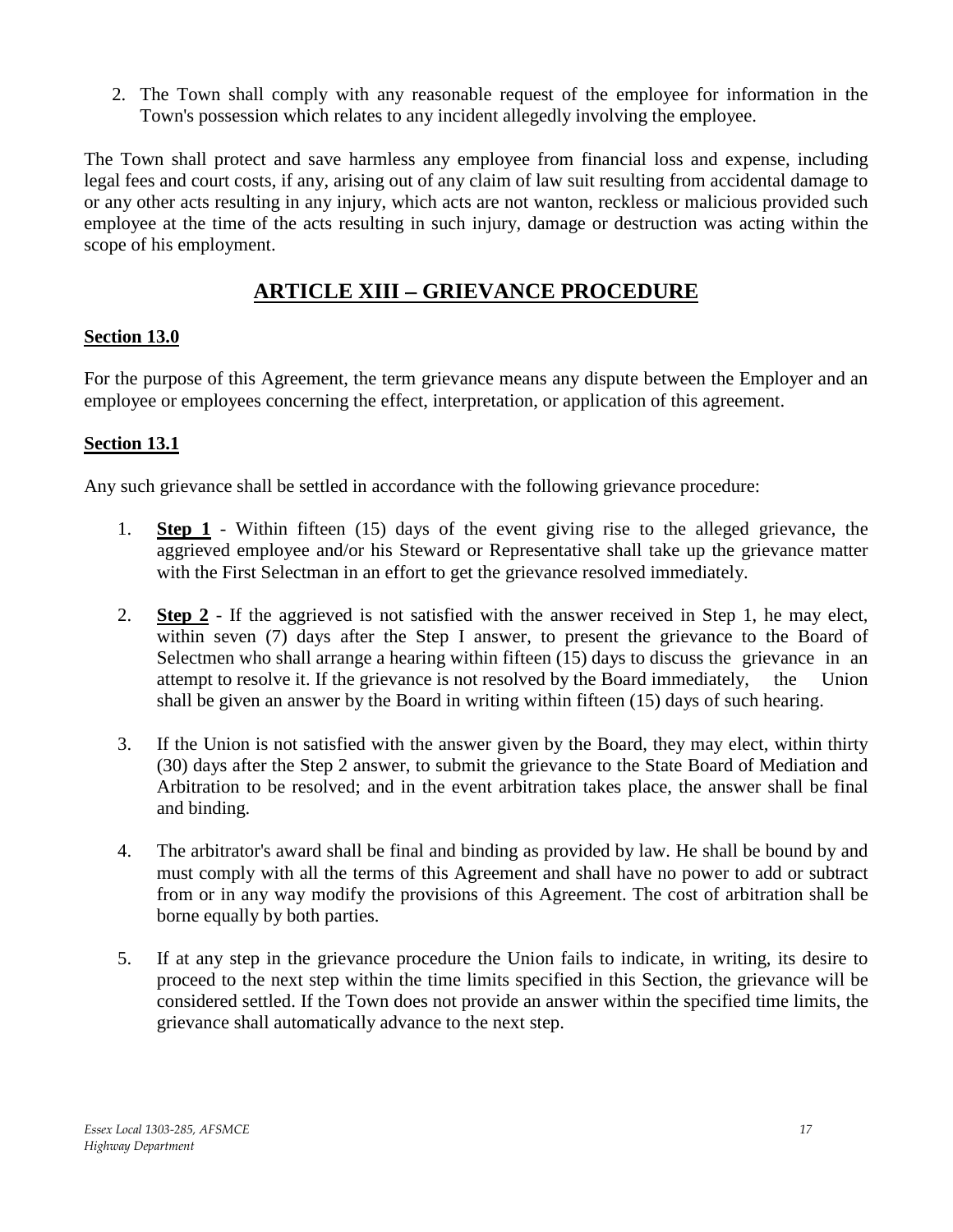### **Section 13.2**

Nothing herein shall be construed as prohibiting an aggrieved party from handling his own grievance if he so desires, with the exception of the arbitration step above, but no agreement shall be made that is contrary to any of the terms of this Agreement.

# <span id="page-17-0"></span>**ARTICLE XIV** − **SAVINGS CLAUSE**

### **Section 14.0**

If a section, sentence, clause or phrase of this Agreement shall be held for any reason to be inoperative, void, or invalid, the validity of the remaining portion of this Agreement shall not be affected thereby, it being the intention of the parties in adopting this Agreement that no portion thereof, or provision herein, shall become inoperative or fail by reason of the invalidity of any other portion or provision and the parties do hereby declare herein, separately and apart from the others.

# **ARTICLE XV** − **MANAGEMENT RIGHTS**

#### <span id="page-17-1"></span>**Section 15.0**

It is understood and agreed that the Town of Essex possesses the sole right and authority to operate and direct the employees of the Town and its various departments in all aspects, including supervisory employees. Such authority shall include but not be limited to all rights and authority exercised by the Town prior to the execution of this Agreement, except as modified in this Agreement. These rights include, but are not limited to:

- 1. The right to determine its mission, policies and to set forth all standards of service offered to the public.
- 2. To plan, direct, control and determine the operations or services to be conducted by employees of the Town.
- 3. To determine the methods, means, number of personnel needed to carry out the department's mission.
- 4. To direct the working forces.
- 5. To hire and assign or to transfer employees within the department or to other applicable functions.
- 6. To promote, suspend, discipline or discharge for just cause.
- 7. To layoff or relieve employees due to lack of work or funds.
- 8. To make, publish, and enforce rules and regulations for the operation of each department.
- 9. To introduce new or improved methods, equipment, or facilities.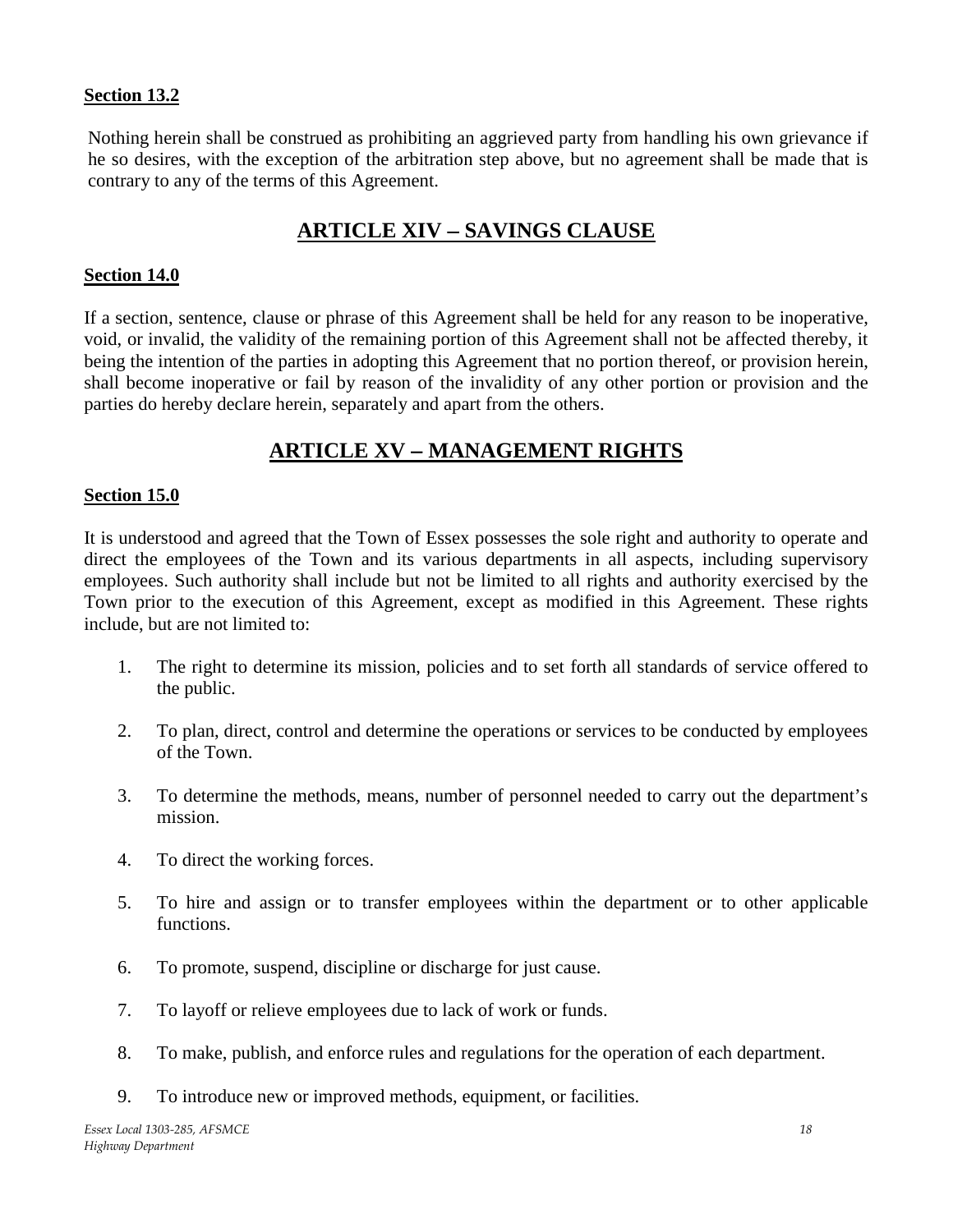10. To take any and all actions as may be necessary to carry out the mission of the Town and its departments, institutions of civil emergency as may be declared by the Chief Executive, Police or Fire Chief, provided that no right enumerated herein shall be exercised or enforced in a manner contrary to or inconsistent with the provisions of this Agreement.

It is recognized by the parties that all matters pertinent to wages, hours and other conditions of employment are negotiable under the terms of the Municipal Employee Relations Act, and such rights are neither waived nor diminished by the foregoing language which shall be subject to all of the terms of this Agreement.

# **ARTICLE XVI** − **UNIFORMS/CLOTHING AND CDL LICENSE**

### <span id="page-18-1"></span><span id="page-18-0"></span>**Section 16.0**

High top safety construction boots (shoes) must be worn by employees at all times during the work day.

Each employee will be reimbursed for up to three hundred fifty dollars (\$350.00) per contract year for the purpose of purchasing high top safety construction boots (or shoes) from a Town approved vendor (including purchase of the boots (shoes) from the shoe truck that services the Town's employees).

In order to receive such reimbursement, the employee shall submit a copy of the receipt for the boots (shoes) to the Town.

### **Section 16.1 - CDL License**

In the event that an employee's CDL license physical examination is not covered as part of the employee's annual physical, the employee (at his option) may have the exam with a physician selected by the Town (at the Town's expense) or have the exam with a physician selected by the employee (at the employee's expense).

# **ARTICLE XVII – SUBSTANCE ABUSE & ALCOHOL MISUSE POLICY**

# **Section 17.0**

<span id="page-18-2"></span>The Town Substance Abuse and Alcohol Misuse Policy is incorporated as Appendix D.

# **ARTICLE XVIII** − **SAFETY**

### **Section 18.0**

The Employer shall provide a workplace free from unsafe or unhealthy conditions. The Employer shall make every effort to make repairs or to adjust unsafe or unhealthy working conditions as soon as possible after such conditions become known to the Employer.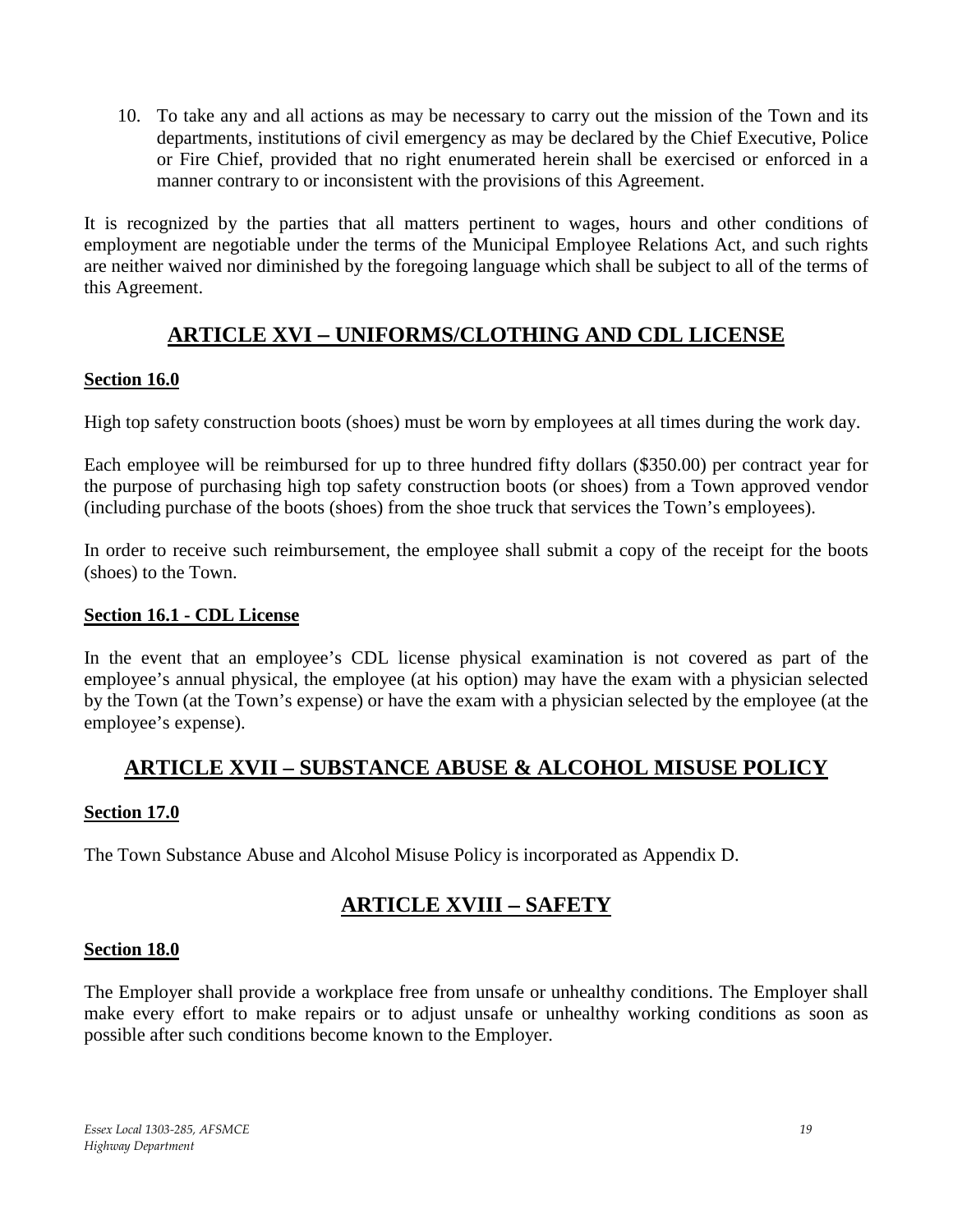<span id="page-19-0"></span>No employee shall be required to perform work under unsafe or unhealthy conditions; provided, however, that an employee must follow the rule work now, grieve later, unless there is imminent danger to the employee's physical well-being.

# **ARTICLE XIX** − **DURATION**

### **Section 19.0**

This Agreement shall become effective on July 1, 2016, and shall remain in effect until June 30, 2021 and from year to year thereafter unless either party notifies the other no later than one hundred twenty (120) days from the expiration date above, it wishes to modify or change this Agreement in any manner, and subject to reopening at any time by mutual agreement, provided, however, if as of January 1, 2020, the total cost of a group health plan or plans offered under this Agreement meets the thresholds that would trigger an excise tax under the Internal Revenue Code Section 4980I, the parties agree to reopen this Agreement for the sole purpose of negotiating over health insurance.

### **Section 19.1**

Upon receipt of such notice, meetings will begin as soon as possible to negotiate such changes, but no later than thirty (30) days after such notice has been received by either party.

\_\_\_\_\_\_\_\_\_\_\_\_\_\_\_\_\_\_\_\_\_\_\_\_\_\_\_\_\_\_\_\_\_\_\_\_\_\_ \_\_\_\_\_\_\_\_\_\_\_\_\_\_\_\_\_\_\_\_\_\_\_\_\_\_\_\_\_\_\_\_\_\_\_\_\_\_

\_\_\_\_\_\_\_\_\_\_\_\_\_\_\_\_\_\_\_\_\_\_\_\_\_\_\_\_\_\_\_\_\_\_\_\_\_\_ \_\_\_\_\_\_\_\_\_\_\_\_\_\_\_\_\_\_\_\_\_\_\_\_\_\_\_\_\_\_\_\_\_\_\_\_\_\_

Dated at Essex this \_\_\_\_\_\_\_\_ day of \_\_\_\_\_\_\_\_\_\_\_\_\_\_\_ 2016.

**FOR THE TOWN OF ESSEX FOR LOCAL 1303-285 OF** 

**COUNCIL 4 AFSCME, AFL-CIO**

Norman M. Needleman, First Selectman William Angier, President

Nicholas Grello, Town Negotiator Scott Soares, Staff Representative

Connecticut Council 4 AFSCME, AFL-CIO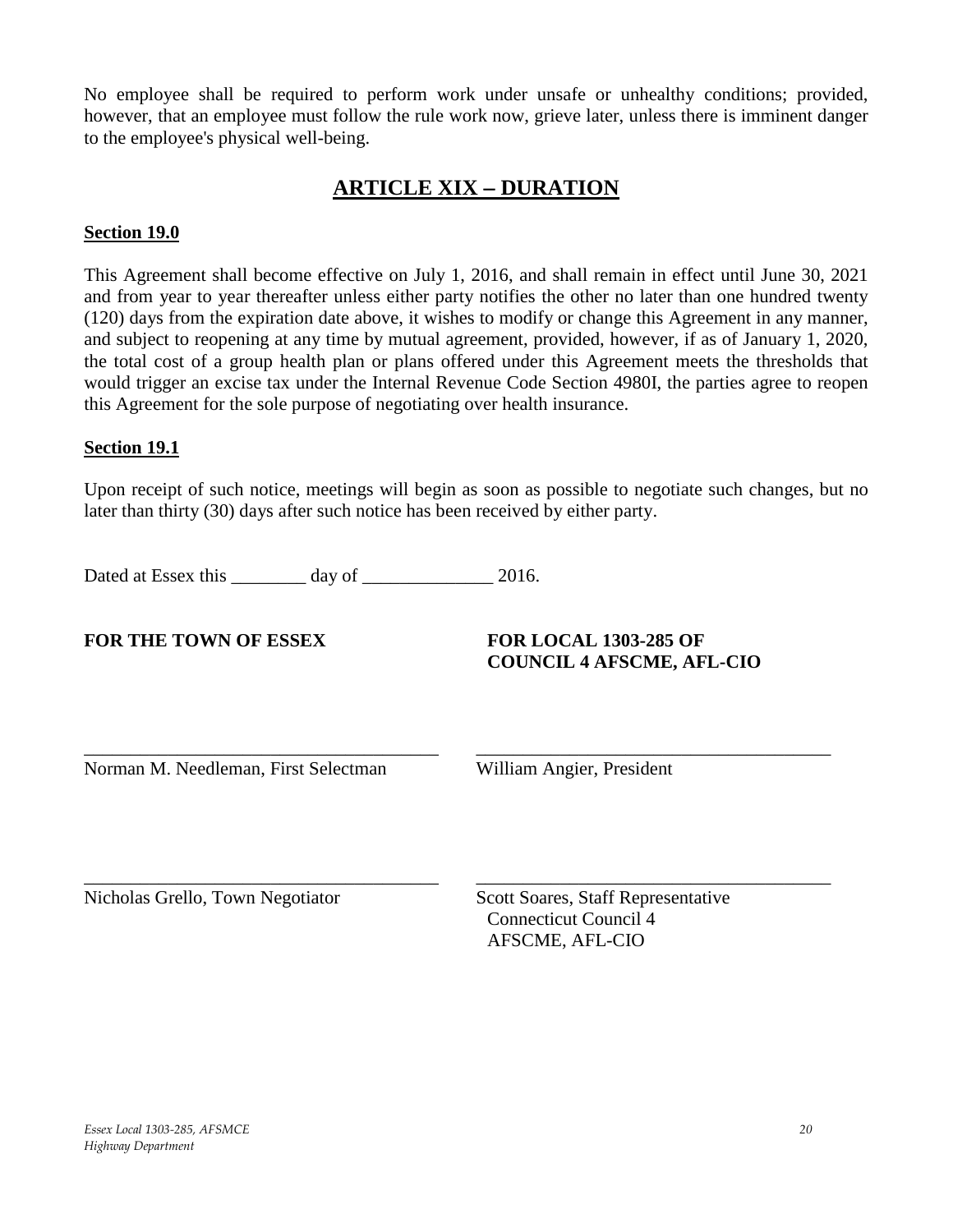# **APPENDIX A**

# <span id="page-20-0"></span>**CONNECTICUT MUNICIPAL COUNCIL 4 AMERICAN FEDERATION OF STATE, COUNTY AND MUNICIPAL EMPLOYEE, AFL-CIO**

### **AUTHORIZATION FOR PAYROLL DEDUCTION**

**By:** *Please Print Last Name First Name Middle*

#### **To: Town of Essex**

Effective \_\_\_\_\_\_\_\_\_\_\_\_\_\_\_\_\_\_\_\_\_\_\_\_\_\_\_\_\_\_\_\_ I hereby designate AFSCME Connecticut Council No. 4 and/or its appropriate affiliates to be my representative for collective bargaining.

Effective \_\_\_\_\_\_\_\_\_\_\_\_\_\_\_\_\_\_\_\_\_\_\_\_\_\_\_\_\_\_\_\_ I hereby authorize you to deduct from my earnings each \_\_\_\_\_\_\_\_\_\_\_\_\_\_\_\_\_\_\_\_\_\_\_\_\_\_\_\_ a sufficient amount to provide for the regular payment of the current rate of monthly union dues, and/or service fees as certified by the Union. The amount deducted shall be paid to the Treasurer of Local 1303 of Council 4 of the American Federation of State, County and Municipal Employees.

This authorization shall remain in effect in accordance with the working agreement or until termination of my employment.

*Signature: Do Not Print*

*Street Address Phone Number*

*City and State (Print) Zip Code*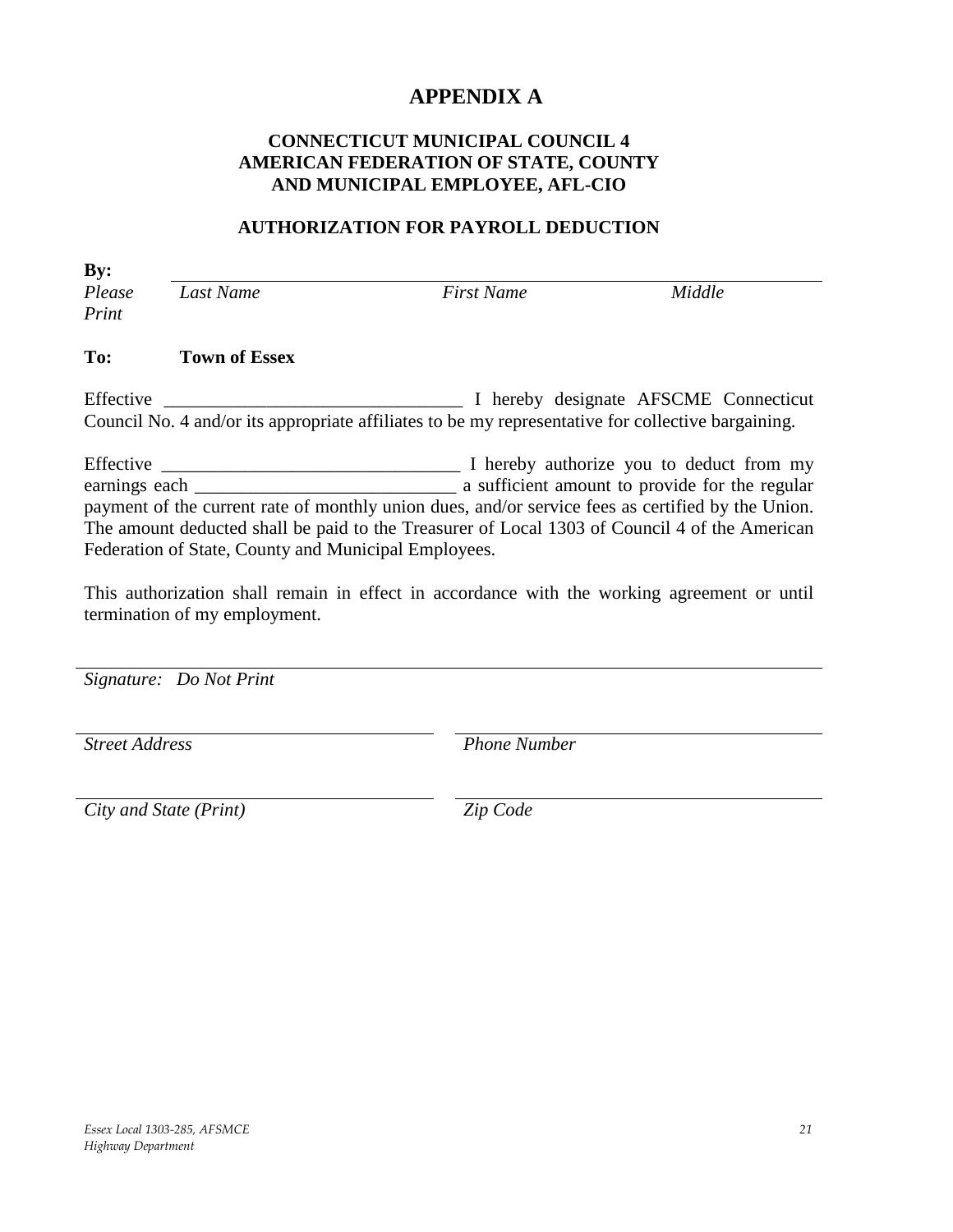# **APPENDIX B**

# **Minimum Job Qualifications**

### <span id="page-21-0"></span>**Maintenance Equipment Operator I**

Valid Class II Connecticut Motor Vehicle Operator's License. Ability to apply common sense understanding to carry out instructions that are furnished in written, oral or diagrammatic form. Ability to acquire skill to operate construction equipment [such as snow plowing truck, payloader, curbing machine, roller, sweeper, tractor, jack hammers, chain saws, chippers, and hand tools and to acquire skill to make mechanical repairs]. Ability to life and or carry objects of 25 to 50 pounds. Ability to work in extreme weather conditions, including heat or cold, with temperatures sufficiently high or low enough to cause marked bodily discomfort.

# **Maintenance Equipment Operator II**

Valid Class II Connecticut Motor Vehicle Operator's License. Ability to apply common sense understanding to carry out instructions that are furnished in written, oral or diagrammatic form. Ability to work independently and to provide lead supervision to assigned helpers. Ability to operate construction equipment; with two years of construction or road maintenance experience. Ability to lift and or carry objects of 25 to 50 pounds. Ability to work in extreme weather conditions, including heat or cold, with temperatures sufficiently high or low enough to cause marked bodily discomfort. Mechanical repair skills gained by completion of an automotive mechanical apprenticeship program or through experience in a repair garage.

# **Crew Leader**

Assistant to the Public Works Director as a result of his/her absence. (Article V, Section 5.3) Valid Class II Connecticut Motor Vehicle Operator's License. Ability to apply common sense understanding to carry out instructions that are furnished in written, oral or diagrammatic form. Ability to work independently and to provide lead supervision to assigned helpers. Ability to operate construction equipment; with two years of construction or road maintenance experience. Ability to lift and or carry objects of 25 to 50 pounds. Ability to work in extreme weather conditions, including heat or cold, with temperatures sufficiently high or low enough to cause marked bodily discomfort. Mechanical repair skills gained by completion of an automotive mechanical apprenticeship program or through experience in a repair garage.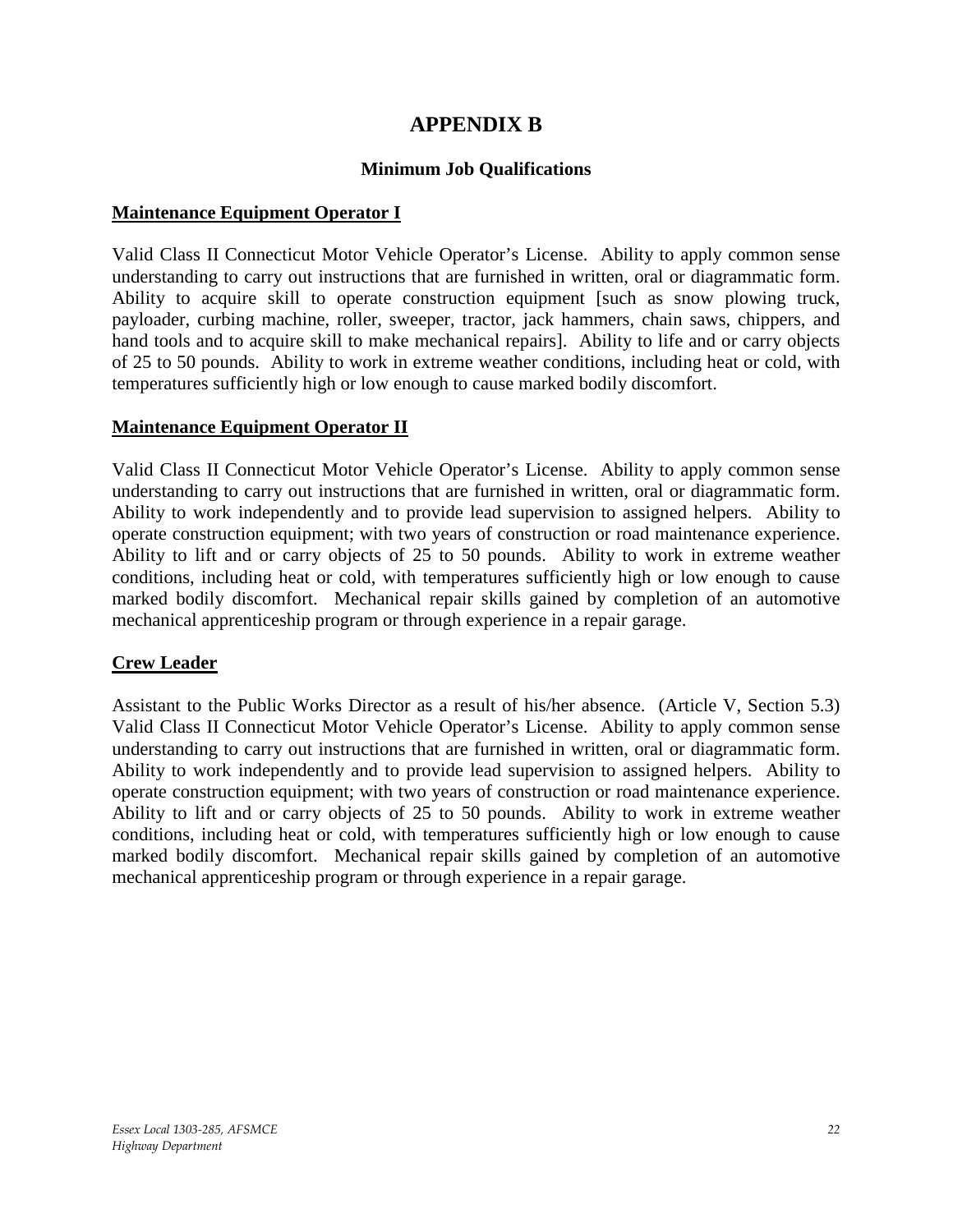# **APPENDIX C WAGES**

# **Maintenance Equipment Operator I**

<span id="page-22-0"></span>

|               | 1 Jul 16 | 1 Jul 17 | 1 Jul 18 | 1 Jul 19 | 1 Jul 20 | 1 Jul 21 |
|---------------|----------|----------|----------|----------|----------|----------|
|               | 2.75%    | 2.75%    | 2.75%    | 2.75%    | 2.75%    | 2.75%    |
| <b>Step 1</b> | \$15.41  | \$15.83  | \$16.27  | \$16.72  | \$17.18  | \$17.65  |
| Step 2        | \$16.12  | \$16.56  | \$17.02  | \$17.49  | \$17.97  | \$18.46  |
| Step 3        | \$16.89  | \$17.35  | \$17.83  | \$18.32  | \$18.82  | \$19.34  |
| Step 4        | \$17.68  | \$18.17  | \$18.67  | \$19.18  | \$19.71  | \$20.25  |
| Step 5        | \$18.53  | \$19.04  | \$19.56  | \$20.10  | \$20.65  | \$21.22  |
| Step 6        | \$19.40  | \$19.93  | \$20.48  | \$21.04  | \$21.62  | \$22.21  |

# **Maintenance Equipment Operator II**

|               | 1 Jul 16 | 1 Jul 17 | 1 Jul 18 | 1 Jul 19 | <b>1 Jul 20</b> | 1 Jul 21 |
|---------------|----------|----------|----------|----------|-----------------|----------|
|               | 2.75%    | 2.75%    | 2.75%    | 2.75%    | 2.75%           | 2.75%    |
| <b>Step 1</b> | \$19.34  | \$19.87  | \$20.42  | \$20.98  | \$21.56         | \$22.15  |
| Step 2        | \$20.23  | \$20.79  | \$21.36  | \$21.95  | \$22.55         | \$23.17  |
| Step 3        | \$21.19  | \$21.77  | \$22.37  | \$22.99  | \$23.62         | \$24.27  |
| Step 4        | \$22.18  | \$22.79  | \$23.42  | \$24.06  | \$24.72         | \$25.40  |
| Step 5        | \$23.22  | \$23.86  | \$24.52  | \$25.19  | \$25.88         | \$26.59  |
| Step 6        | \$24.32  | \$24.99  | \$25.68  | \$26.39  | \$27.12         | \$27.87  |
| Step 7        | \$25.47  | \$26.17  | \$26.89  | \$27.63  | \$28.39         | \$29.17  |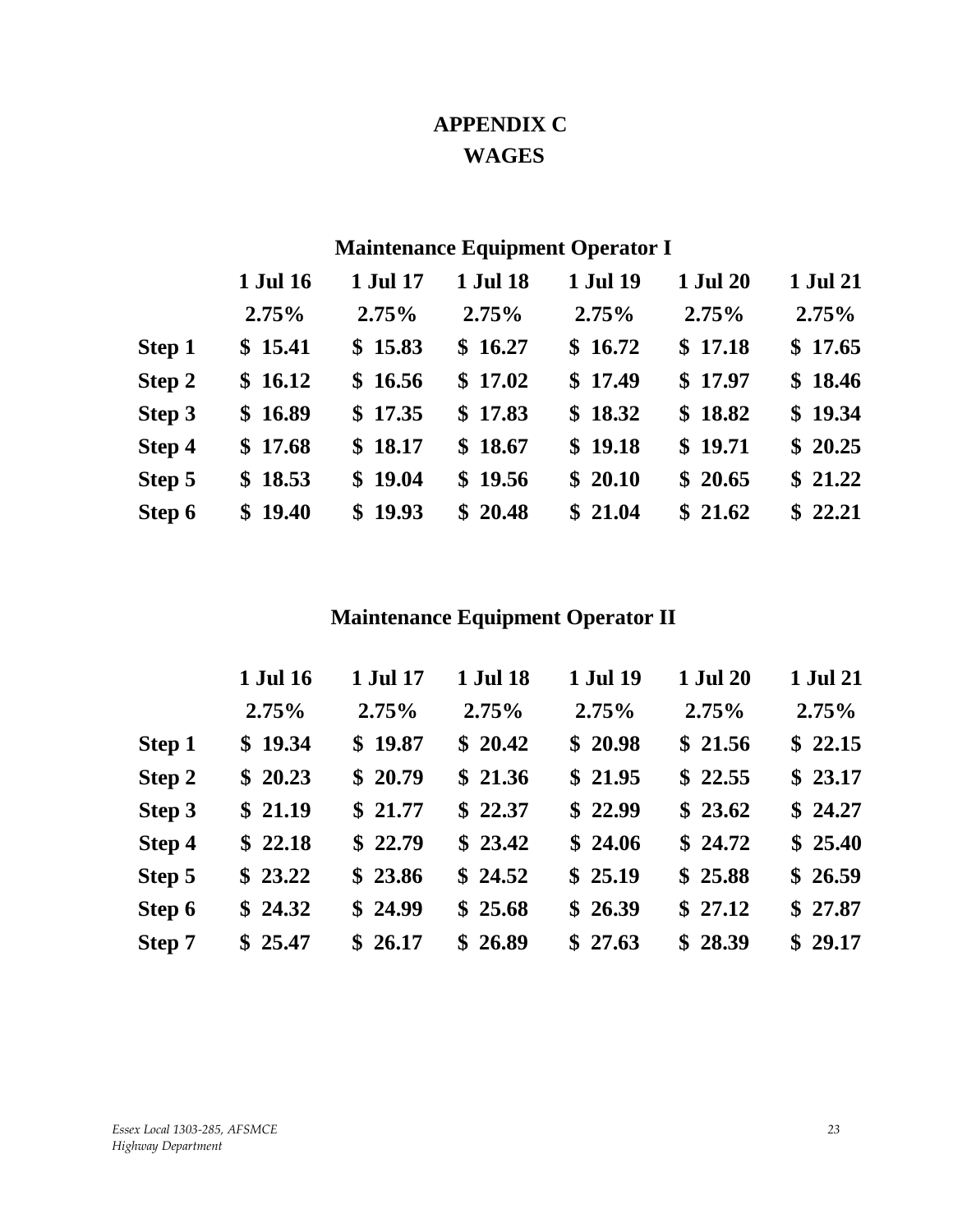# **APPENDIX D**

### **SUBSTANCE ABUSE AND ALCOHOL MISUSE POLICY**

#### <span id="page-23-0"></span>**Collection Site Person:**

A person who instructs and assists individuals at a collection site and who receives and makes a screening examination of the urine specimen provided by these individuals.

#### **Commercial Motor Vehicle (CMV):**

A motor vehicle or combination of motor vehicles used in commerce to transport passengers or property if the motor vehicle:

has a gross combination weight rating of 26,001 pounds or over, including a towed unit with a gross vehicle weight rating of over 10,000 pounds; or

has a gross vehicle weight rating of 26,001 pounds or over; or

is designated to transport 15 or more passengers (including driver); or

is of any size and is used in the transportation of materials found to be hazardous for the purposes of the Hazardous Materials Transportation Act and which require the motor vehicle to be placarded under the Act (49CFR 172, subpart F).

### **Confirmation Test in Alcohol Testing:**

A second test, following a screening test with a result of 0.02 or greater, which provides quantitative data of alcohol concentration.

#### **In Controlled Substance Testing:**

A second test to identify the presence of a specific drug or metabolite. In order to ensure reliability and accuracy, this test is separate from and uses a different technique and chemical principal from that of the screening test. Gas chromatography/mass spectrometry (GC/MS) is the only authorized confirmation method of cocaine, marijuana, opiates, amphetamines and phencyclidine (PCP).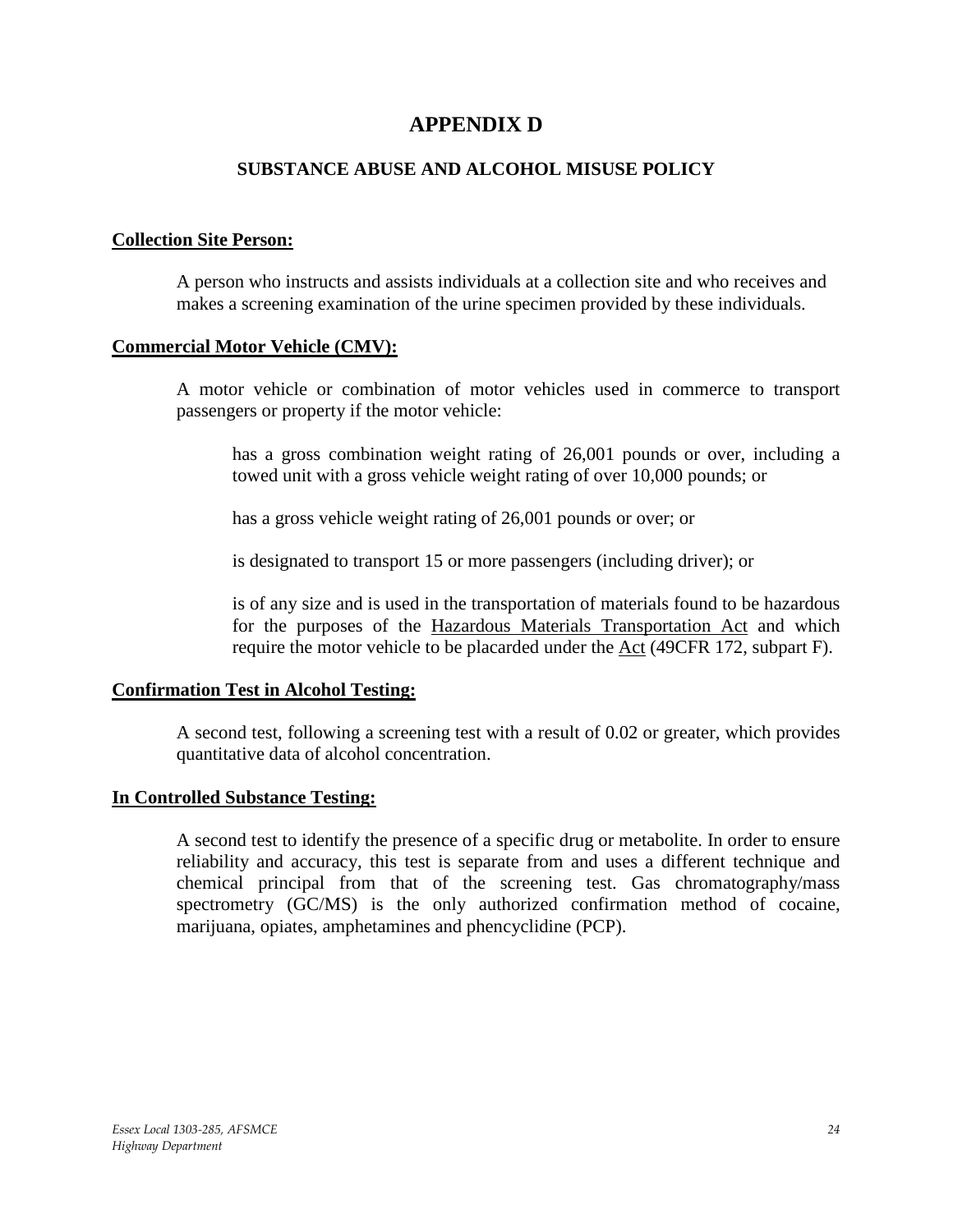### **Controlled Substances:**

For purposes of this policy, the terms "drugs" and "controlled substances" are interchangeable and have the same meaning unless otherwise specified, these terms refer to:

marijuana (THC) cocaine opiates phencyclidine (PCP) amphetamines, (including methamphetamine)

### **Evidential Breath Testing (EBT) Device:**

A device used for alcohol breath testing that has been approved by the National Highway Traffic Safety Administration (NHTSA) and placed on NHTSA's Conforming Product's List (CPL) of Evidential Breath Measurement Devices.

### **Medical Review Officer (MRO):**

A licensed physician (medical doctor or doctor of osteopathy) responsible for receiving laboratory results generated by this drug testing program. The MRO must have knowledge of substance abuse disorders and appropriate medical training to interpret and evaluate an individual's confirmed positive test, medical history and other relevant bi-medical information.

### **Performing (a safety-sensitive function):**

A driver is considered to be performing a safety sensitive function when he or she is actually performing, ready to perform, or immediately available to perform any safetysensitive functions.

### **Refusal to Submit (to an alcohol or controlled substance test):**

An employee:

fails to provide adequate breath for testing without a valid medical explanation after he or she has received notice of the requirement for breath testing in accordance with federal regulations, or

fails to provide adequate urine for controlled substances testing without a valid medical explanation after he or she has received notice of the requirement of urine testing in accordance with federal regulations, or

engages in conduct that clearly obstructs the testing process.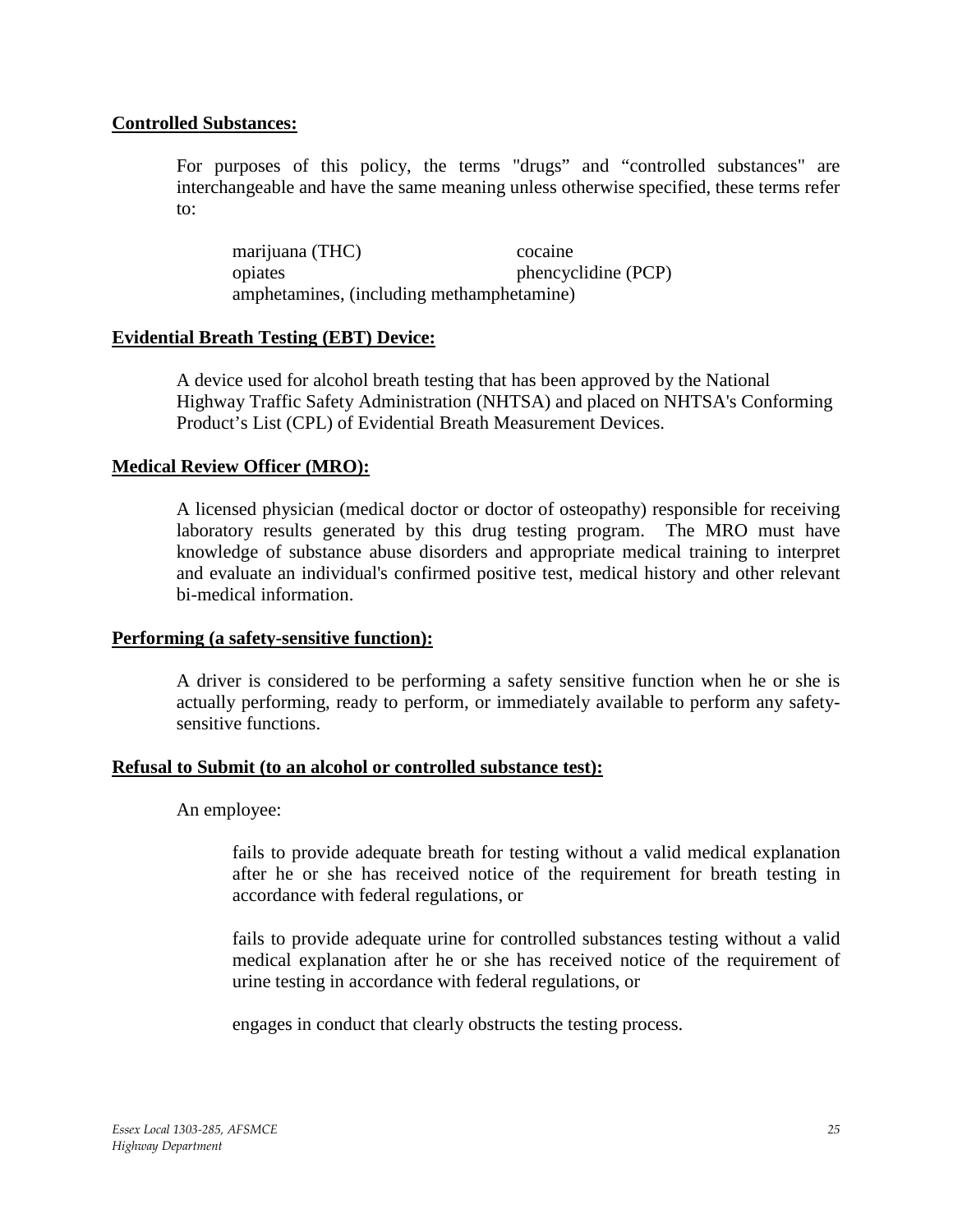#### **Safety-sensitive Function:**

For the purposes of this policy, any on-duty functions required by federal regulations and/or Town requirements, including but not limited to the following time and/or activities:

at a carrier or shipper plant, terminal, facility, or other property, or on properties and premises owned or controlled by the Town or on any public property; waiting to be dispatched, unless the driver is relieved from duty by the Town inspecting emergency and/or safety equipment as required by federal regulations and/or Town policy, or

otherwise inspecting, servicing, or conditioning any commercial motor vehicle (CMV) at any time, or

at the driving controls of a CMV in operation, or

while in or upon any CMV owned or controlled by the Town during normal duty hours or

supervising or assisting in loading or unloading a vehicle, attending a vehicle being loaded or unloaded, or

performing the driver requirements, specified by federal regulations, relating to accidents, or

repairing, obtaining assistance, or remaining in attendance upon a disabled vehicle.

### **Screening Test (initial test):**

**In alcohol testing:** a procedure to determine if a driver has a prohibited concentration of alcohol in his or her system

**In controlled substances testing:** a screen to eliminate "negative" urine specimens from further consideration.

### **Substance Abuse:**

Refers to patterns of use that result in health consequences or impairment in social psychological and occupational functioning.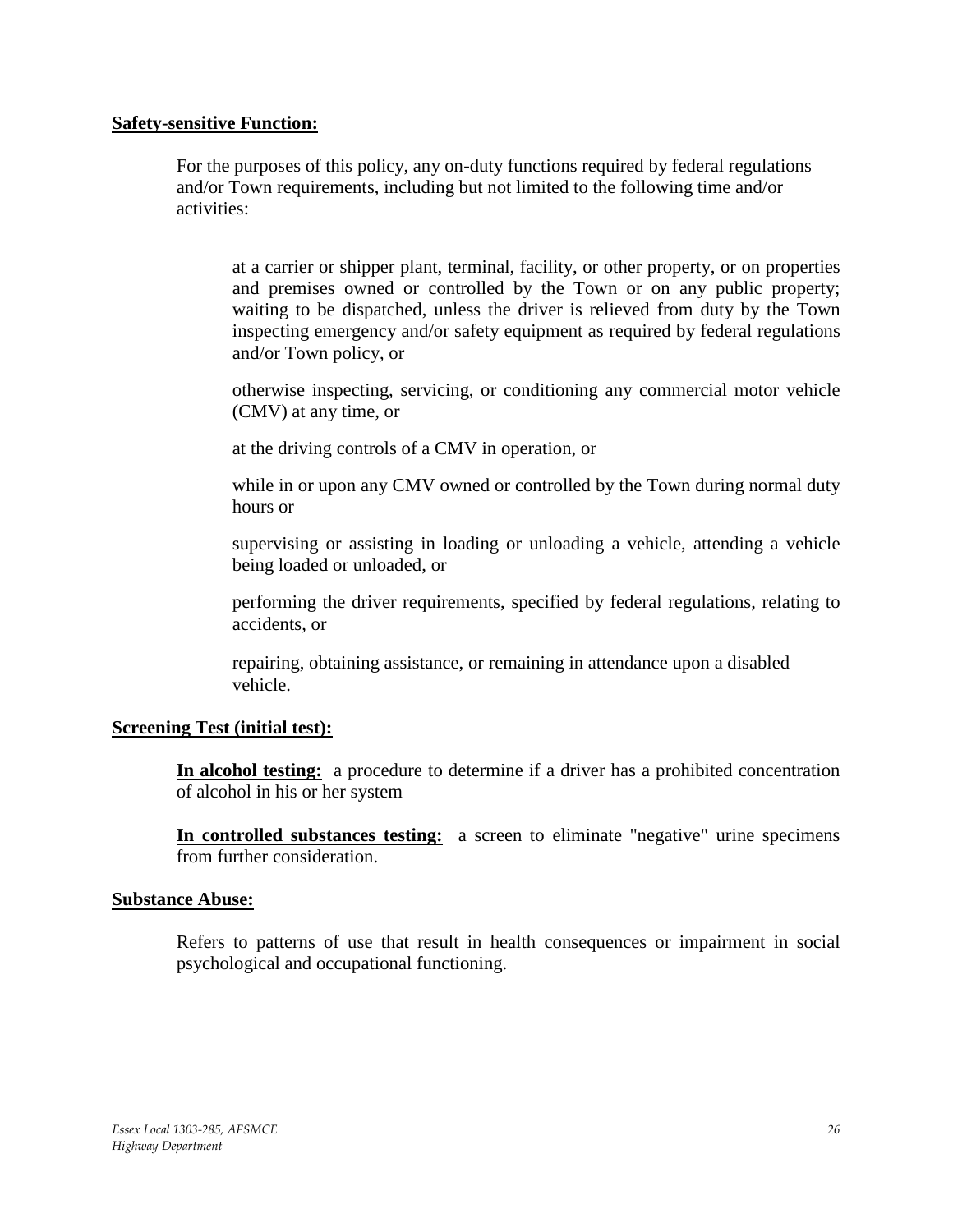### **Substance Abuse Professional (SAP):**

A licensed physician or a licensed or certified psychologist, social worker, employee assistance professional, or addiction counselor [certified by the National Association of Alcoholism and Drug Abuse Counselors (NAADAC)] with knowledge of and clinical experience in the diagnosis and treatment of alcohol and controlled substances-related disorders.

### **Prohibitions:**

The Department of Transportation (DOT) defines the restrictions for the use of both alcohol and controlled substances. The Federal Highway Administration (FHWA) further defines drug/alcohol use restrictions for CMV drivers.

# A. **Alcohol Use**

Since alcohol is a legal substance, the prohibitions for its use are closely tied to the performance of safety-sensitive functions. For those who hold a commercial driver's license (CDL), a safety-sensitive function refers to: any time the driver is actually driving, inspecting, servicing, unloading or loading a vehicle.

### **Prohibitions for Alcohol:**

- 1. A driver may not report for duty or stay on safety-sensitive duty (a) with an alcohol concentration of 0.04 or greater, (b) while in possession of alcohol (unless it is being transported), (c) if using alcohol; or (d) within four (4) hours of using alcohol.
- 2. A driver who has had an accident may not use alcohol until post-accident testing is done or for a period of eight (8) hours, whichever comes first.
- 3. Drivers cannot refuse to submit to alcohol testing. The Town reserves the right to take disciplinary action against any driver who refuses to be tested for alcohol

### B. **Controlled Substances Use**

The FHWA bans the use of controlled substances by drivers. Drivers who use drugs are considered medically unqualified to drive or perform other safety-sensitive functions.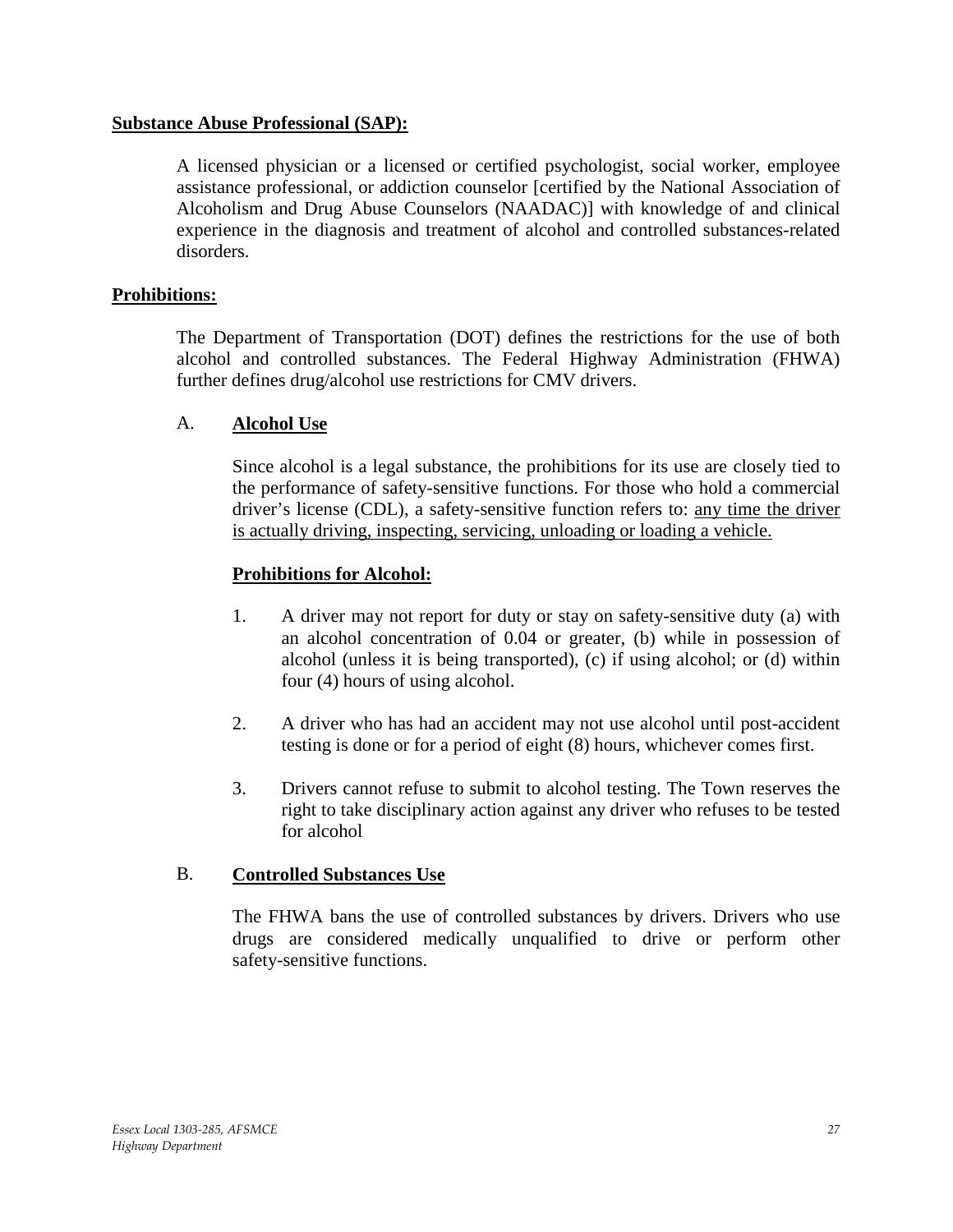# **Prohibitions for controlled substances:**

- 1. Drivers may not report for duty or stay on safety-sensitive duty while using any controlled substance. The exception to this prohibition is if a physician has prescribed the substance and has advised the driver that it does not interfere with the ability to safely operate a motor vehicle.
- 2. Drivers may not report for duty or stay on safety-sensitive duty if they have tested positive for a controlled substance.
- 3. The Town reserves the right to require drivers to report the use of any therapeutic drugs. Also, the Town reserves the right to remove drivers from safety-sensitive duties until a physician's opinion can justify safe resumption of safety-sensitive functions.

# **Consequences:**

# A. **Refusal to be tested**:

In cases in which an applicant refuses to be tested, the applicant will not be hired. In cases in which an employee of the Town refuses to be tested, the employee shall be subject to disciplinary action, which shall be subject to the grievance and arbitration procedure. The employee will not be given a second chance to test at a later date.

# B. **Verified Positive Drug or Alcohol Test:**

In cases in which an applicant tests positively for drugs, his or her job offer will be rescinded or withdrawn.

In cases in, which an employee tests positively for drugs or alcohol, the employee will be subject to termination.

As an alternative to termination, an employee may enter at his or her own expense a rehabilitation program. The employee will be placed on unpaid leave during the course of this program. Subject to the provisions of return-to-duty and follow-up testing below, an employee may be reinstated upon successful completion of such a rehabilitation program. Following such reinstatement, an employee who tests positively for drugs or alcohol shall be terminated.

# C. **Possession of drugs or drug paraphernalia:**

Employees in possession of drugs or drug paraphernalia will be terminated.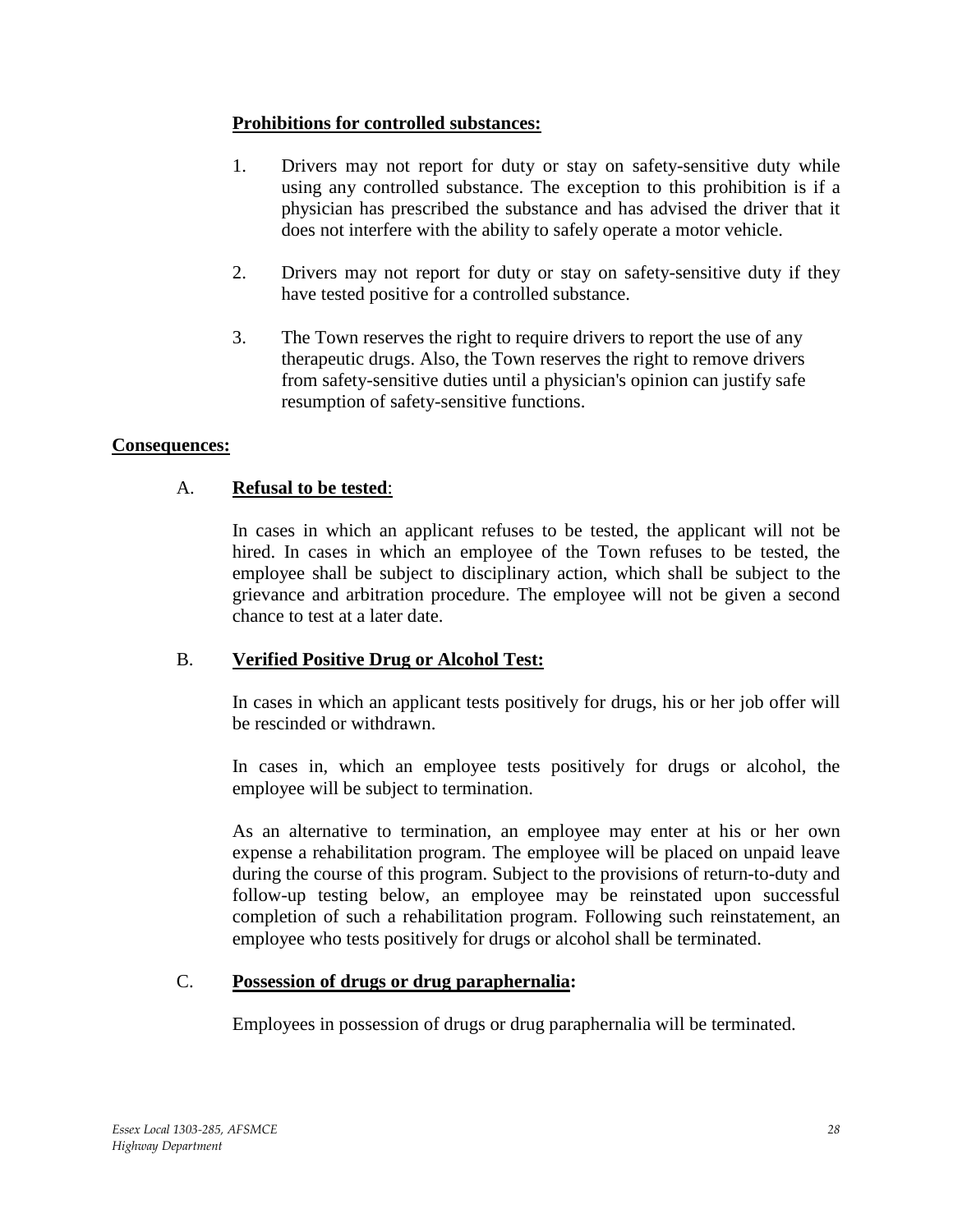# D. **Selling or distributing drugs:**

Employees who sell or distribute drugs on Town premises or during working hours will be terminated.

# **Required Testing:**

There are five situations in which testing can be performed in order to determine the presence of alcohol or drugs Here is a brief of each.

# A. **Pre-employment Testing:**

Pre-employment testing is required:

- 1. before a new hire is permitted to perform any safety-sensitive function
- 2. when a person transfers into a safety-sensitive function from elsewhere in the Town that is non-safety-sensitive

# B. **Post-accident Testing:**

Post-accident testing is required following an accident where:

- 1. a life is lost.
- 2. the driver was cited for a moving traffic violate.

**NOTE:** Post-accident alcohol testing should be done within two (2) hours of the accident. If it cannot be done within eight (8) hours, it should not be done.

**NOTE:** Drivers must submit to post-accident testing. If a driver refuses to be tested, he or she cannot continue on the job.

# C. **Random Testing:**

Unannounced random testing of Town employees engaged in safety-sensitive functions (drivers) will be done each year. Drivers, who are randomly selected from a pool, must be tested just before, during or immediately after performing a safety-sensitive function

Random testing is done on a percentage basis:

- 1. twenty-five (25) percent of drivers must be tested for alcohol during the first year of the testing program.
- 2. fifty (50) percent of drivers must be randomly tested for controlled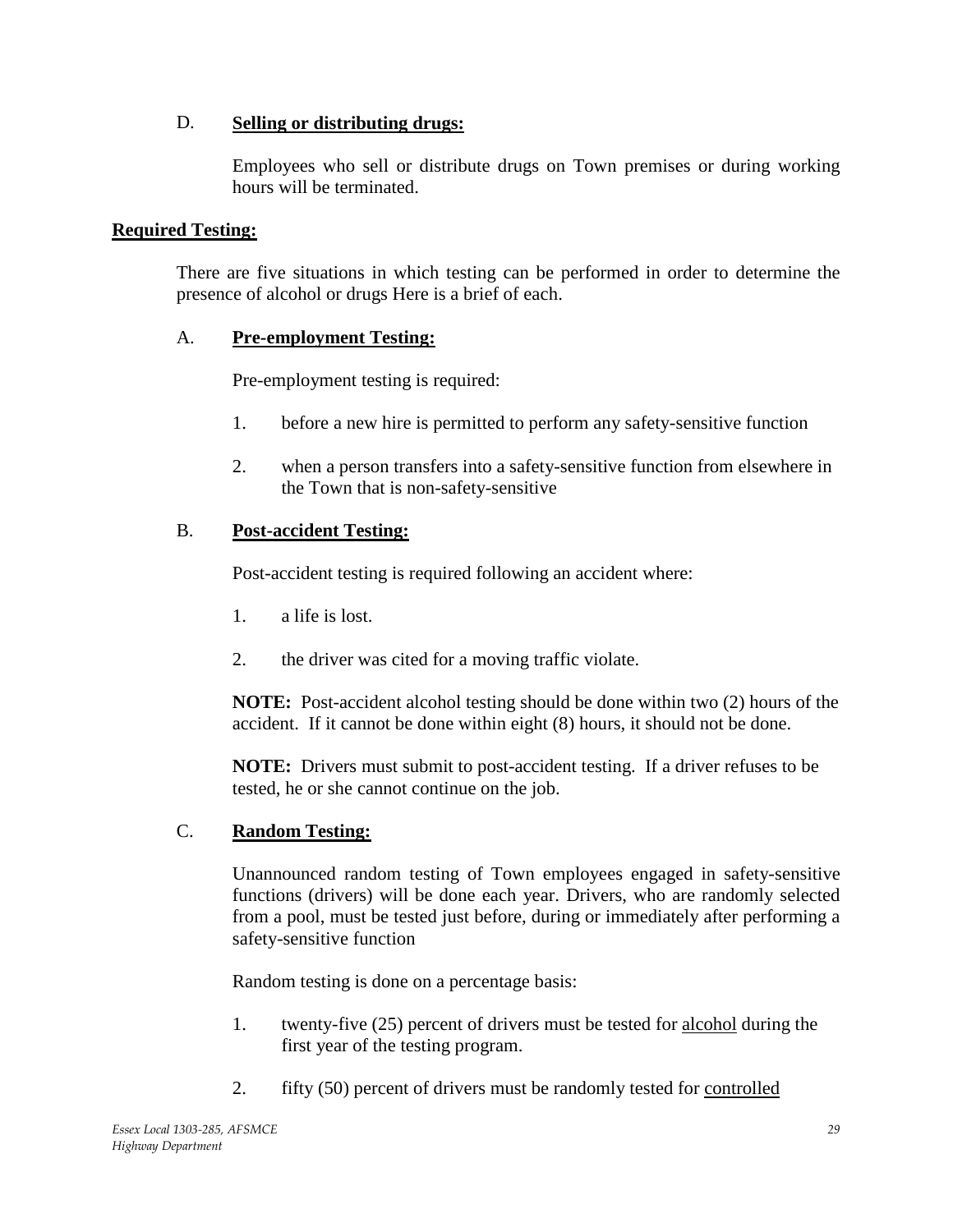substances during the first year of the testing program.

### D. **Reasonable Suspicion:**

Testing can also be done if a Town management official or supervisor has reasonable suspicion to believe that a driver's behavior or appearance may indicate alcohol or drug use.

The determination to test for reasonable suspicion must be based on:

- 1. The observation of a supervisor or Town official who has received the training required by the alcohol and drug ruling (supervisor training).
- 2. Specific, clearly stated observations concerning the appearance, behavior, speech or body odors of the driver.
- 3. Observations made just before, during or just after the performance of safety-sensitive functions.

# E. **Return-to-duty and Follow-up Testing:**

Return-to-duty testing is required for a driver who violates this policy and/or federal requirements for continuing to perform safety-sensitive functions.

The following test results are required:

- 1. an alcohol concentration of less than 0.02
- 2. a verified negative controlled substances test

Follow-up testing is required if a driver does return to a safety-sensitive function.

The federal rules and this policy calls for a minimum of six (6) announced tests during the first year back in a safety-sensitive position.

### **Refusal to be Tested:**

A refusal to be tested for alcohol or controlled substances constitutes a violation of Town policy and will be interpreted in the same way as a positive test for alcohol or controlled substances. The Town reserves the right to take additional disciplinary actions against a driver who refuses to be tested.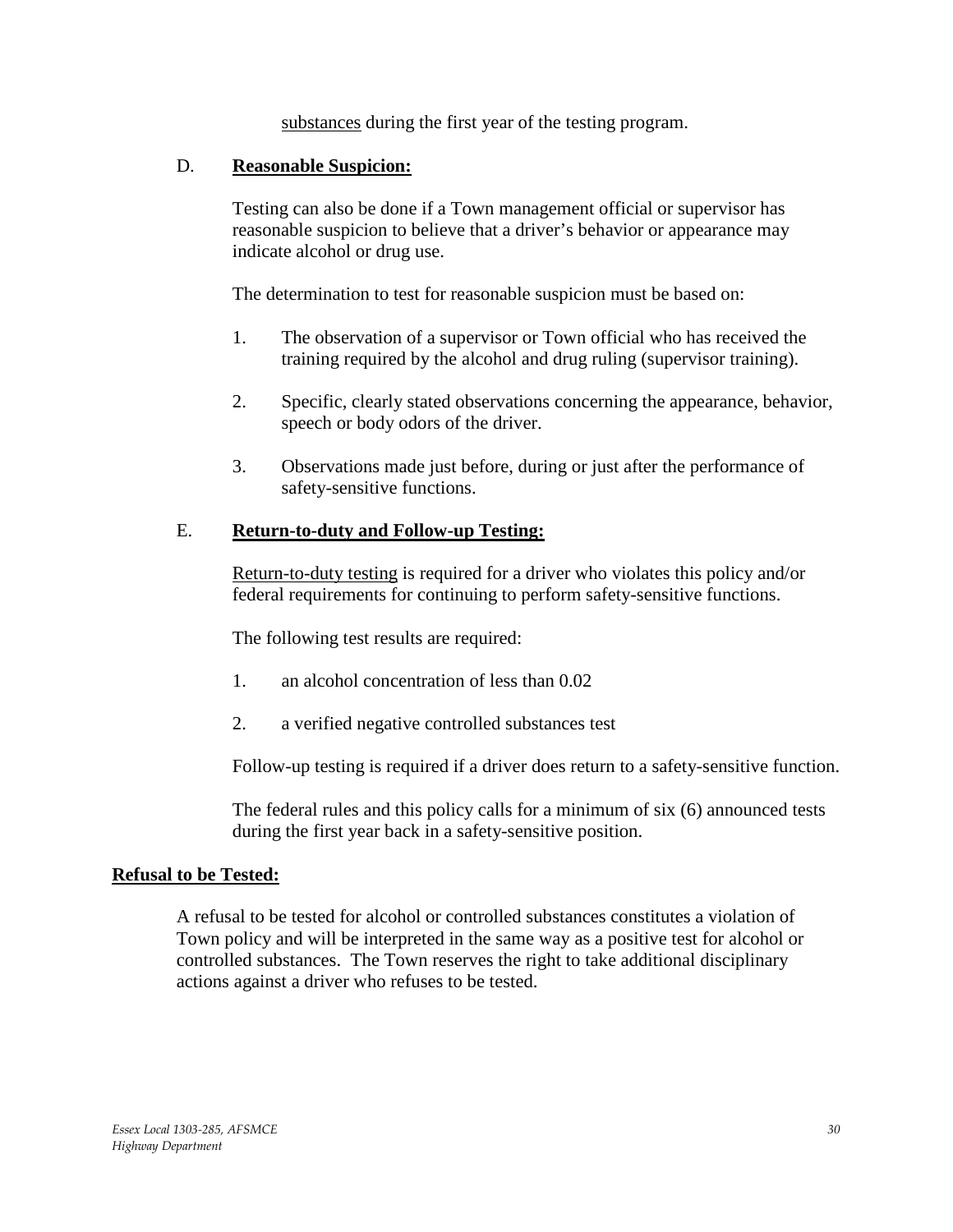# **ALCOHOL TESTING PROCEDURES AND EMPLOYEE SAFEGUARDS**

### **Breath Alcohol Technician (BAT):**

A "breath alcohol technician" is an individual who instructs and assist individuals in the alcohol testing process and operates an "evidentiary breath testing" device (EBT). The BAT is required to be properly trained, as follows:

- A. Proficiency shall be demonstrated by successful completion of a course of instruction which, at a minimum, provides training in the principals of EBT methodology, operation and calibration checks; the fundamentals of breath analysis for alcohol contest; and the procedures required in this part for obtaining a breath sample, and interpreting and recording EBT results.
- B. Only courses of instruction for operation of EBT's that are equivalent to the Department of Transportation (DOT) model course, as determined by the National Highway Traffic Safety Administration (NHTSA), may be used to train BAT's to proficiency.
- C. The course of instruction shall provide documentation that the RAT has demonstrated competence in the operation of the specific EBT(s) he/she will use.
- D. Any BAT who will perform an external calibration check of an EDT shall be trained to proficiency in conducting the check on the particular model of EDT.
- E. The BAT shall receive additional training, as needed, to ensure proficiency, concerning new or additional devices or changes in technology that he or she will use.
- F. The Town or its agent will establish documentation of the training and proficiency test of each BAT it uses to test Town employees. NOTE: A BAT qualified supervisor of an employee may conduct the alcohol test for that employee only if another BAT is unavailable.

### **Evidential Breath Testing (EBT) Device:**

EBT's used to perform alcohol tests on Town employees are approved by the National Highway Traffic Safety Administration (NHTSA) and are placed on the "Conforming Products List of Evidential Breath Measurement Devices" (CPL).

An EBT used for a screening test of a Town employee will be capable of printing out results and numbering each result sequentially. A log book may also be kept.

The EBT used will have a Quality Assurance Plan (QAP) developed by the manufacturer and approved by NHTSA. The Town will remove from service any EBT that fails a calibration check as set forth in the QAP.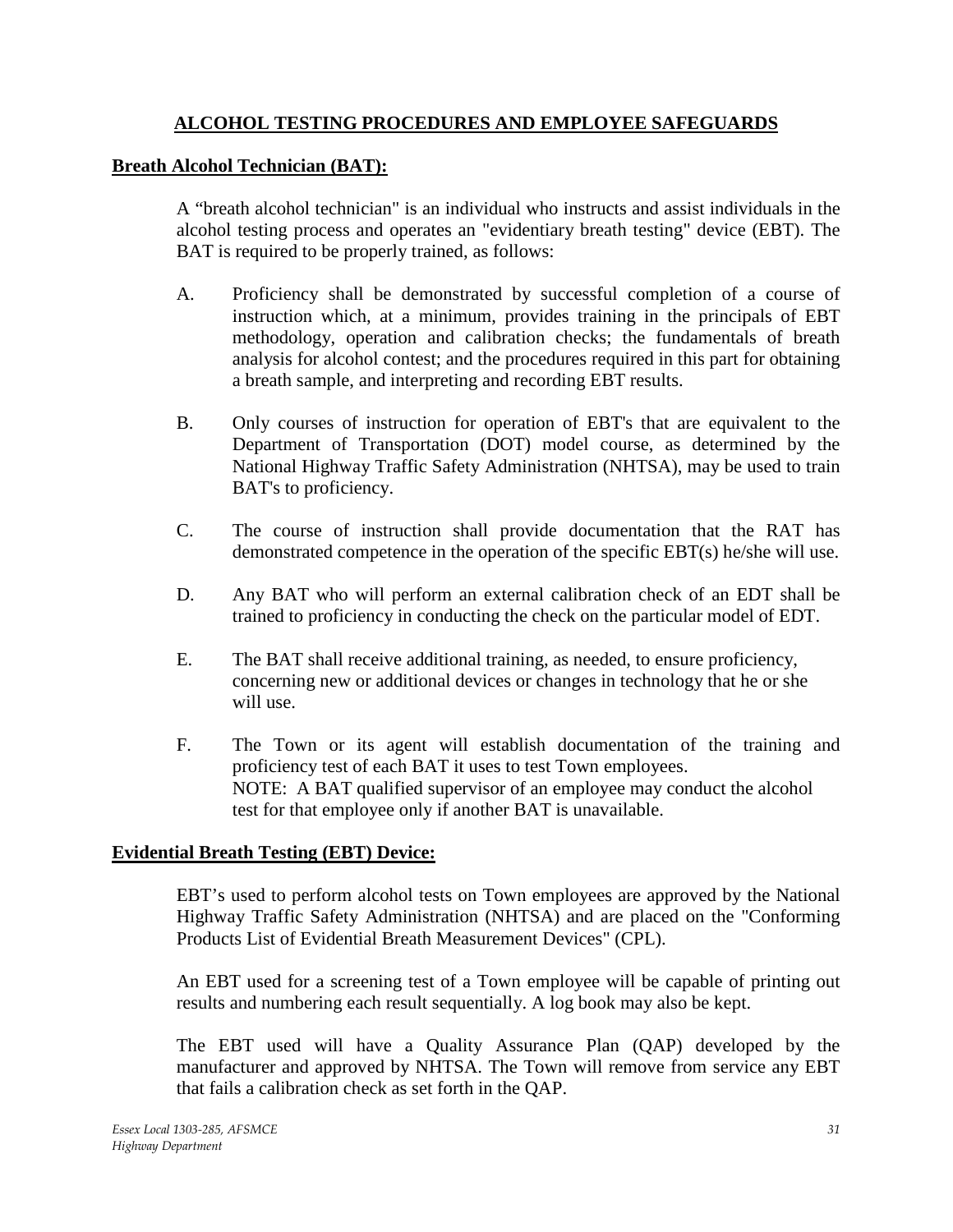### **Breath Alcohol Testing Form/Log Book:**

An alcohol testing form published by the Department of Transportation (DOT) will be used to ensure the integrity of the test result, properly identify the employees with the test result, and serve as a documented record of the testing event.

The log book, if used, will become additional documentation of the testing event by providing a sequential test number, date, name of BAT, location of test, qualified test result and initials of the employee tested.

### **Preparation for Testing:**

Alcohol testing will be conducted in a location that affords, to the greater extent practicable, visual and aural privacy of the Town employee being tested.

The employee is required to show positive identification (picture I.D.) to the BAT and may request the BAT to also show positive identification

The BAT must supervise only one employee's use of the EBT at a time and must not leave the testing site while the test is in progress.

### **Screening Test Procedure:**

After the employee has been positively identified, the alcohol screening test procedure will be conducted, as follows:

- A. The employee will provide the BAT with identifying information and Employer information to be entered onto the Breath Alcohol Testing Form. The employee will be asked to certify by signature that the information provided is correct. A refusal by an employee to sign the certification will be regarded as a refusal to take the test.
- B. An individually-sealed mouthpiece will be opened in view of the employee and attached to the EBT.
- C. The BAT will instruct the employee to blow forcefully into the mouthpiece for at least six (6) seconds or until the EBT indicates that an adequate amount of breath has been obtained.
- D. After showing the employee the quantitative alcohol concentration results Printed out by the EBT, the BAT will enter the results, test number, testing device, serial number of the EST, time, and date on the proper section of the Breath Alcohol Testing Form. The BAT may also record the test number, date, name of BAT, location, and qualified test result in the log book. The employee will the initial the log book.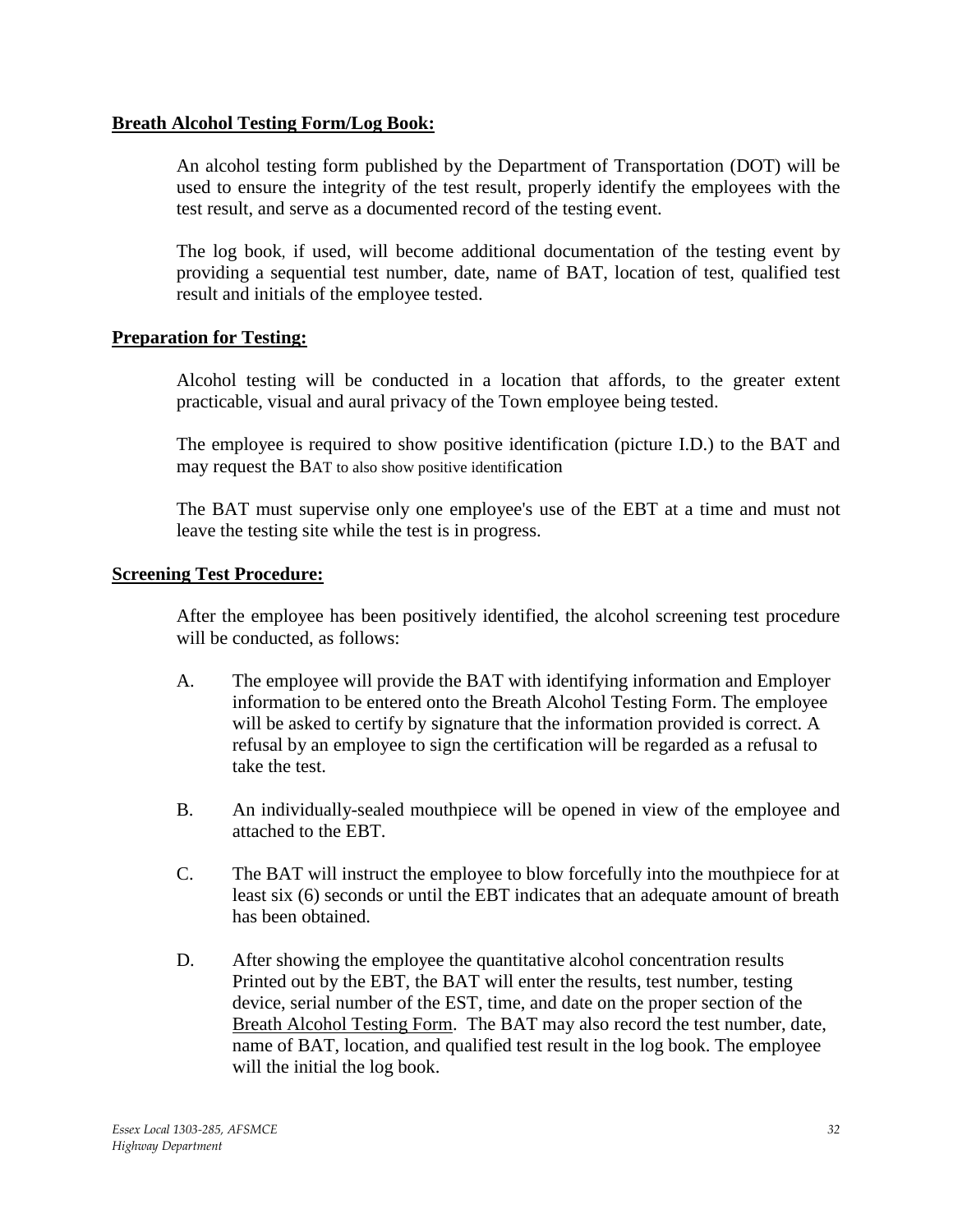- E. Depending on whether the result is less than 0.02 or greater the following procedures will be done:
	- 1. If the result is less than 0.02, the BAT will date the form and sign the certification to the effect that all procedures were followed as required by DOT regulations.

No further testing is required. The BAT will transmit the result of less than 0.02 to a Town designated official in a confidential manner, and the Town official will receive and store the information so as to ensure that confidentiality' is maintained. The employee will receive a copy of the alcohol form.

**NOTE:** Failure of the employee to sign the alcohol test form or initial the log book after a test has been conducted will be noted by the BAT in the remarks section of the alcohol form.

**NOTE:** If a test result printed by the EBT does not match the displayed result, the BAT shall note the disparity in the remarks section; both BAT and employee will initial the remarks. The test result will be considered invalid and the employee and the Town will be so notified.

2. If the result is 0.02 or greater, the confirmation test will be performed. If the confirmation test will be performed by a different BAT, the BAT who conducted the screening test will complete and sign the form and log book entry. The BAT will give the employee a copy of the alcohol form.

# **Confirmation Testing Procedures:**

If a different BAT is conducting the confirmation test, the new BAT will require positive identification of the employee, explain the testing procedure, and initiate a new Breath Alcohol Testing Form, requiring a repetition of information and certification by signature. In addition, the following instructions must be followed:

- A. The BAT will instruct the employee not to eat, drink, or put any object or substance in his or her mouth for at least fifteen (15) minutes. The BAT will explain that the reason for these instructions is to ensure against an artificially high reading. The BAT will note in the "Remarks" section of the form any non-compliance with instructions.
- B. The confirmation test will be conducted within twenty (20) minutes of the completion of the screening test.
- C. A new mouthpiece will be opened and used for the confirmation test.
- D. Before the confirmation test is administered for each employee, the BAT will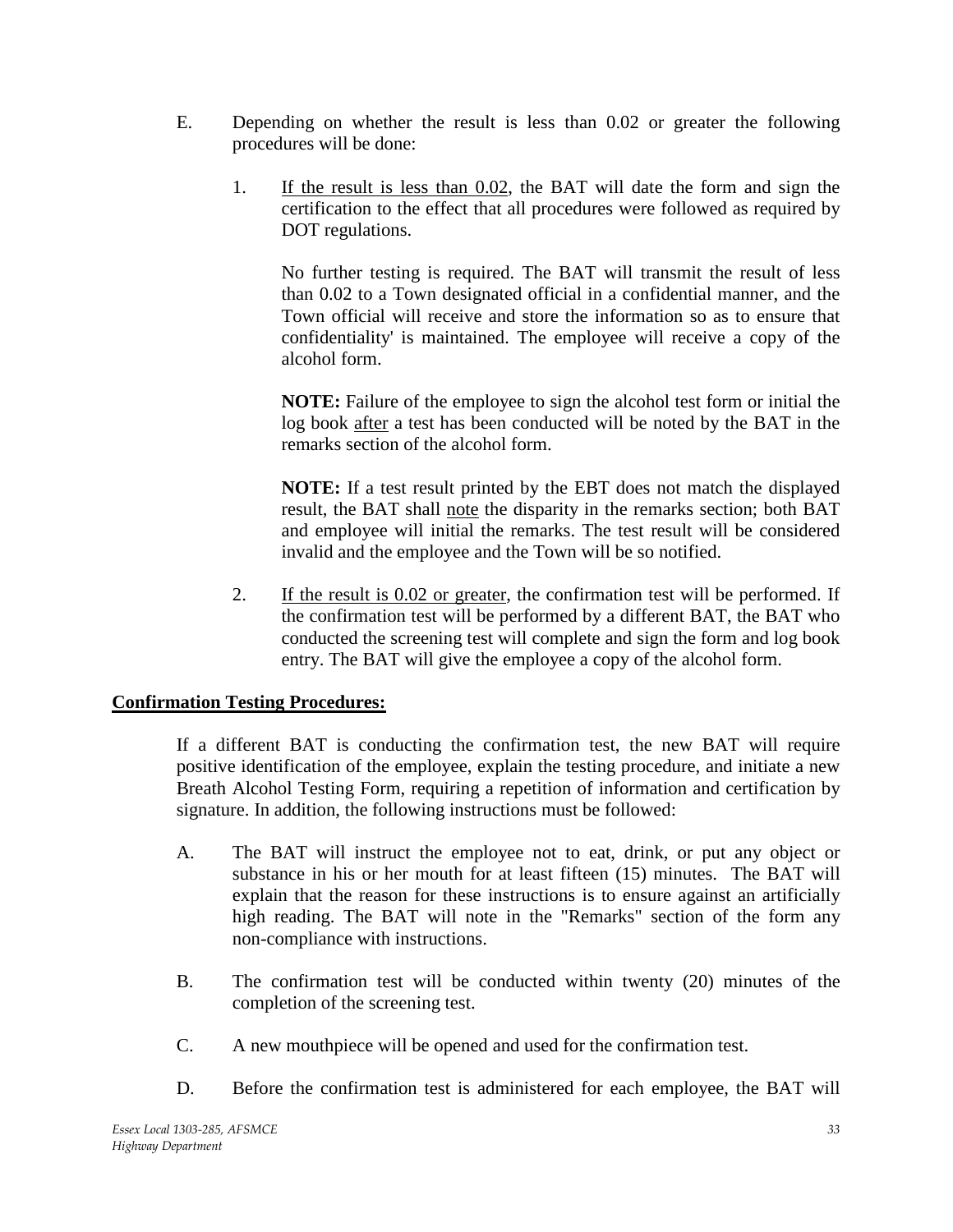ensure that the EBT registers 0.00 on an air blank. If the reading is greater than 0.00, after two attempts, the EBT will not be used for testing.

**NOTE:** Any EBT taken out of service because of failure to register 0.00 on an air blank will not be returned to service until an external calibration is conducted and the EBT is, once again, to be found within tolerance limits.

- E. In the event that the screening and confirmation test results are not identical, the confirmation test result is to be deemed to be the final result upon which any action will be taken in compliance with federal rules or Town authority.
- F. The BAT will affix the confirmation test printout to the alcohol test form using tamper-evident tape.
- G. Following completion of the test, the BAT will date and sign the form. The Employer will also sign the certification statement at the designated place.

**NOTE:** The refusal of the employee to sign the alcohol form will not defeat the test result, but will be noted by the BAT in the "Remarks" section.

**NOTE:** Disparity between the displayed result and the printed result will be "noted", signed by employee and BAT, and will be considered an invalid test.

- H. The BAT will conduct an air blank. If the reading is greater than 0.00, the test is invalid.
- I. The BAT will transmit all results to the Town in confidential manner. The BAT will ensure immediate transmission to the Town of results that require the Town to prevent an employee from performing a safety-sensitive function.
- J. The Town will designate one or more representatives for the purpose of receiving and handling alcohol testing results in a confidential manner. All communications by BATS to the Town concerning the alcohol testing results of employees will be to a designated Town representative.

# **Employee Test Information:**

The Town will maintain employee test information records in a secure manner, so 'that disclosure of information to unauthorized persons does not occur. Employee test information will only be released as required by law or as expressly authorized. The release of employee test information is allowed in the following instances:

- A. An employee will have access to any of his/her alcohol testing records upon written request.
- B. The Town will allow any DOT-authorized agency access to facilities and records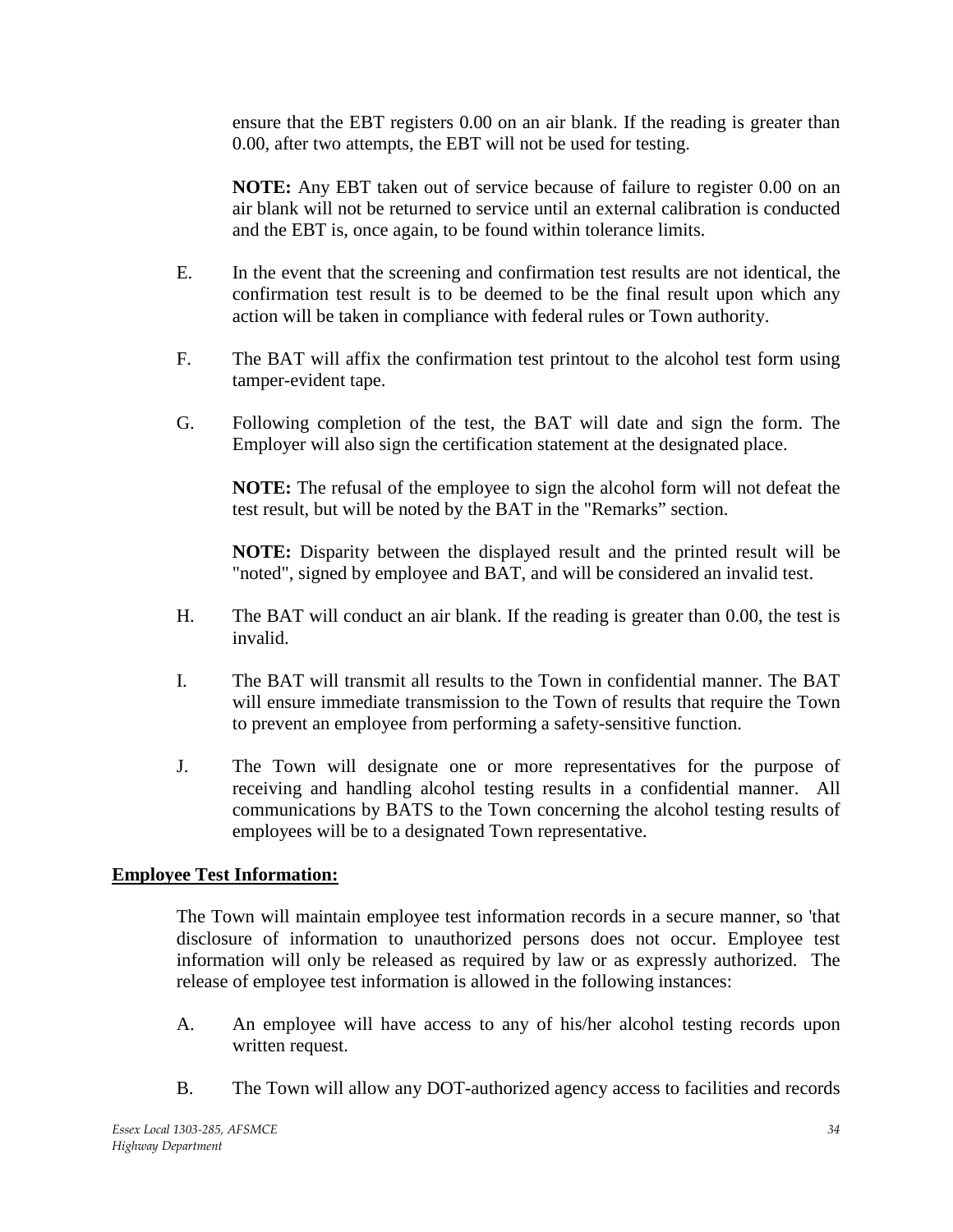in connection with the Town alcohol misuse prevention program.

- C. When requested, the Town will disclose post-accident testing information to the National Transportation Safety Board (NTSB) as part of an accident investigation.
- D. The Town may disclose information to the employee or to a decision-maker in a lawsuit, grievance, or other proceeding initiated by or on behalf of the employee.
- E. The Town will release information regarding an employee's alcohol testing records as directed by the specific, written consent of the employee authorizing release of the information to an identified person.

# **DRUG TESTING PROCEDURES AND EMPLOYEE SAFEGUARDS**

### **Chain of Custody (C.O.C.):**

The Town employee drug testing program will utilize a clear and well-documented procedure for collection, shipment and accession of urine specimens from the specimen collection site to the laboratory. For this purpose, a standard drug testing chain of custody and control form (C.O.C.) will be used.

### **Definition of Chain of Custody (C.O.C.):**

Federal regulations defines "chain of custody" in the following way:

"Procedures to account for the integrity of each urine or blood specimen by tracking its handling and storage from point of specimen collection to final disposition of the specimen."

# **The C.O.C. Form:**

The drug testing custody and control form (C.O.C.) is used to document the chain of custody to the laboratory. These forms are multi-part carbonless forms to allow for copies to be retained by the laboratory, to be shared by the MRO, the employee and the Town's designated representatives. These forms will be maintained as a permanent record on which all necessary identifying data and the collection process are retained.

### **Preparation for Testing;**

In addition to using a custody and control form, other safeguard procedures, in preparation of testing, include:

- A. Use of clean, single use specimen bottle;
- B. Use of a tamperproof seal system;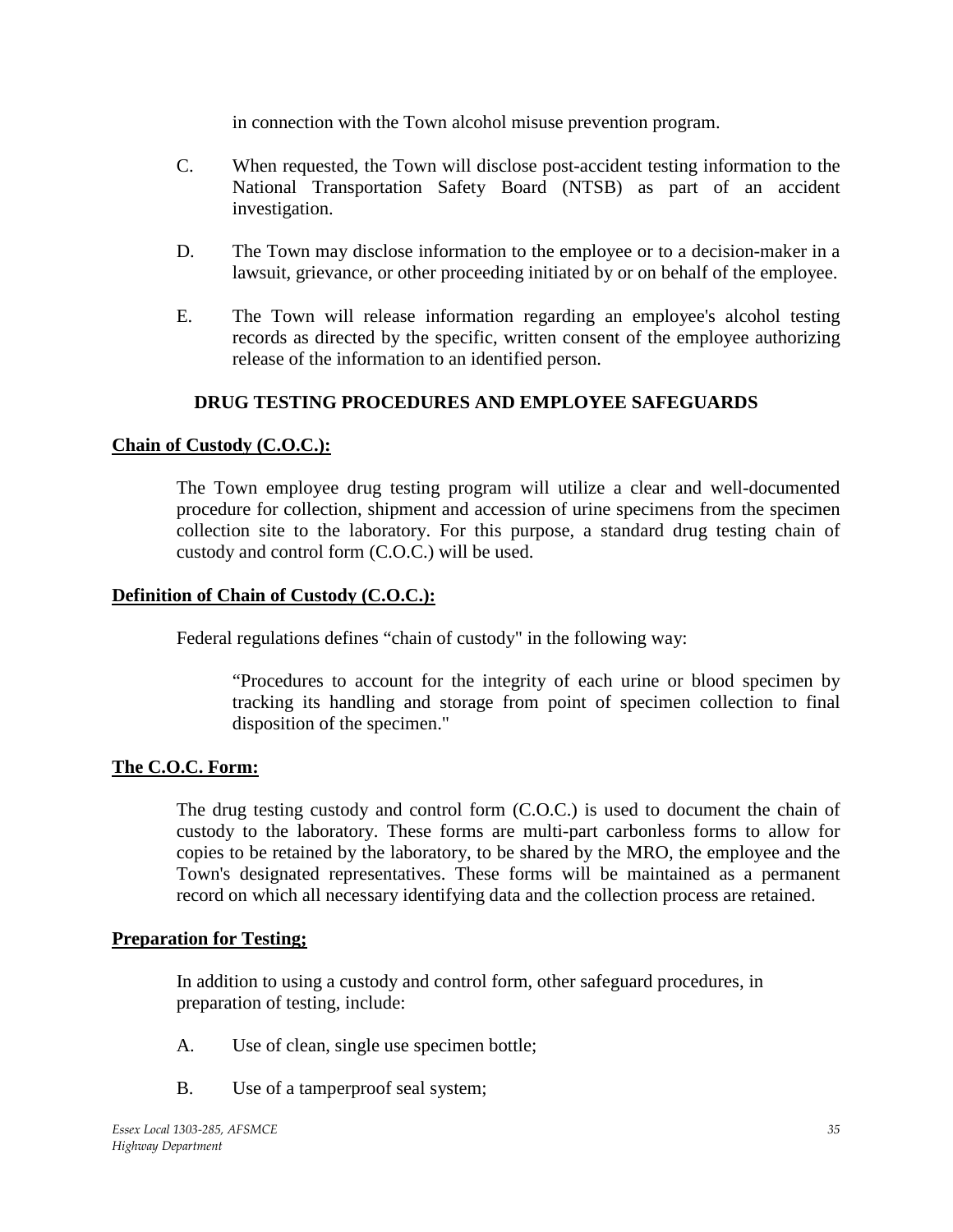- C. Use of a shipping container that can be sealed and initialed after depositing both specimen and C.O.C. documentation;
- D. Written procedures and instructions for collection site person.

### **Written Procedures:**

The written procedures for the collection site person emphasizes that the collection site person is responsible for maintaining the integrity of the specimen collection and transfer process.

Unless it is impractical for any. other individual to perform this function, a direct supervisor of an employee will not serve as the collection site persons for testing purposes.

In any case, where collection is monitored or directly observed, the collection site person will be of the same gender as the employee/donor.

### **Specimen Collection: Security Procedures:**

The collection site will be a secure location, closed to allow for maximum privacy. Security procedure require restricted access to collection materials and specimens. No unauthorized personnel will be permitted access to the collection site. No one other than the collection site person may handle specimens prior to their being placed securely in the mailing container.

To minimize the chance of error, the collection site person will collect only one specimen at any given time. The collection procedure for each specimen is completed when the urine bottle has been sealed and initialed, the custody and control form has been executed, and the employee has departed the collection site.

### **Laboratory Analysis:**

In compliance with the FHWA/DOT drug testing regulations, the Town will only authorize laboratories certified by the Department of Health and Human Services (DHHS) to be used for the analysis of urine specimens the Town drug testing program. Certified laboratories, so utilized by the Town, will take security measures to ensure accurate identification of each specimen internal chain-of -custody forms will be used at all times to track each specimen from the time it is received to the time it is destroyed.

**NOTE:** See Appendix D-1 for more information on initial screening and confirmation testing.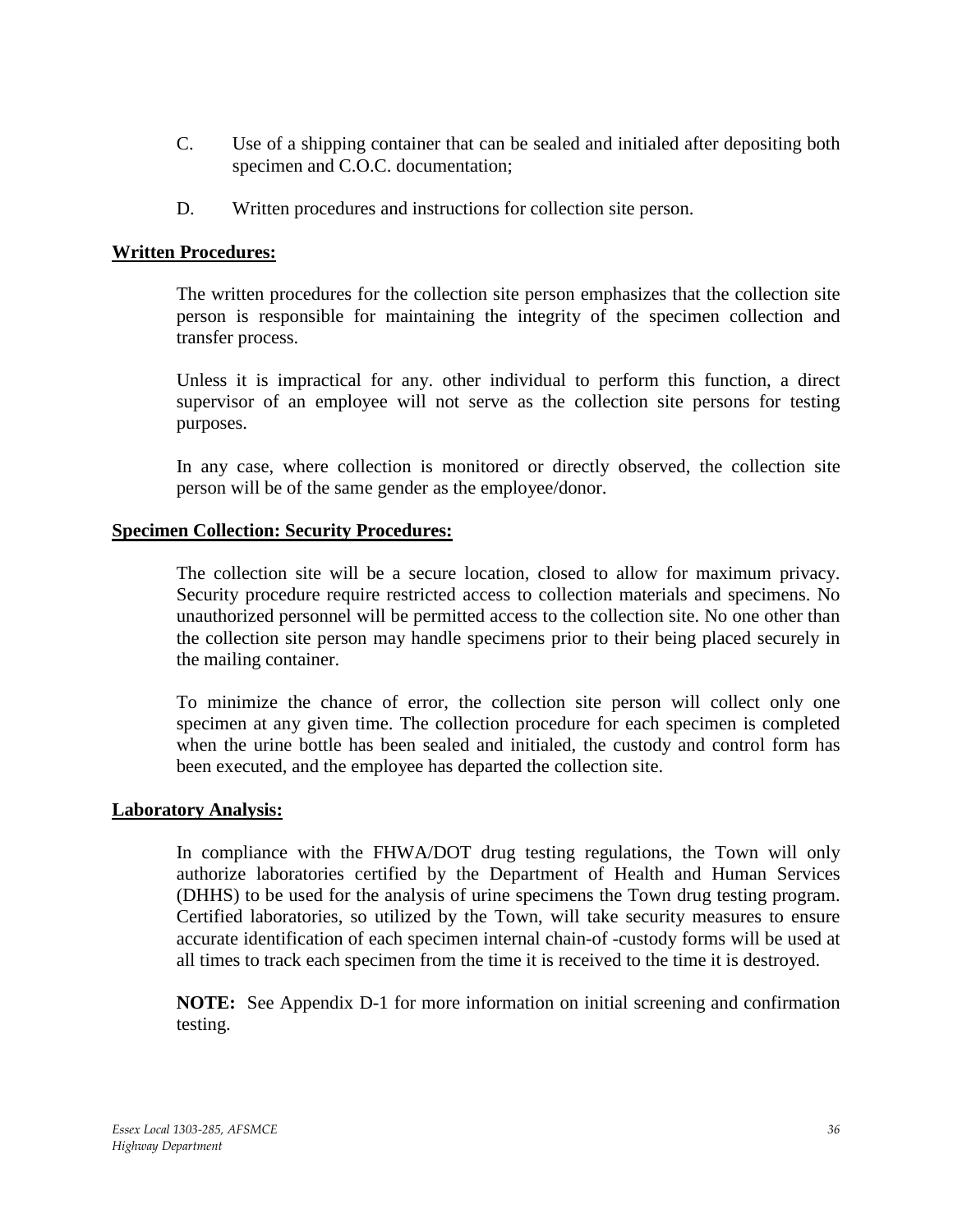### **Reporting of Results:**

The certified laboratory, chosen by the Town to analyze urine specimens of covered employees, will report the test results directly to the Town's designated Medical Review Officer (MRO). Both positive and negative results will be reported in a secure and confidential manner, and never verbally.

The report, as certified by the responsible laboratory individual, will indicate the drug/metabolites tested for, whether the results are positive or negative, the specimen number assigned by the Town and the drug testing laboratory identification number. Only specimens confirmed by GC/MS testing as positive are reported as positive.

The laboratory will also transmit to the MRO the original or certified copy of the chainof-custody and control form and will identify the individual at the laboratory responsible for the day-to-day management of the laboratory process.

### **Review of Results/MRO:**

The Medical Review Officer (MRO), designated by the Town, to review drug test results, will be a fully licensed physician and possess knowledge of drug abuse disorders. It is the primary responsibility of the MRO to review and interpret positive results obtained from the laboratory. The MRO will assess and determine whether alternate medical explanations could account for the positive test results.

To accomplish this task, the MRO may conduct medical interviews of the individual, review the individual's medical history and review any other relevant bio-medical factors. Additionally, the MRO will examine all medical records and data made available by the tested individual, such as evidence of prescribed medications. The MRO will not consider any drug test results that arise from urine collection or analysis which do not comport with FHWA/DOT regulations.

The MRO will give the individual testing positive an opportunity to discuss the test results prior to making a final decision. After the final decision is made, the MRO will notify the Town.

### **Testing of Split Sample:**

The MRO will notify each employee who has a confirmed positive test that the employee has seventy-two (72) hours in which to request test of the split specimen. If the employee makes such a request, the MRO will direct, in writing, the laboratory to provide the split specimen to another certified laboratory for analysis. If the analysis of the split specimen fails to reconfirm the presence of the drug(s) or metabolite(s) found in the primary specimen, or if the split specimen is unavailable, inadequate for testing or unsuitable, the MRO will cancel the test and report cancellation and the reason for it to the DOT, the Town, and the employee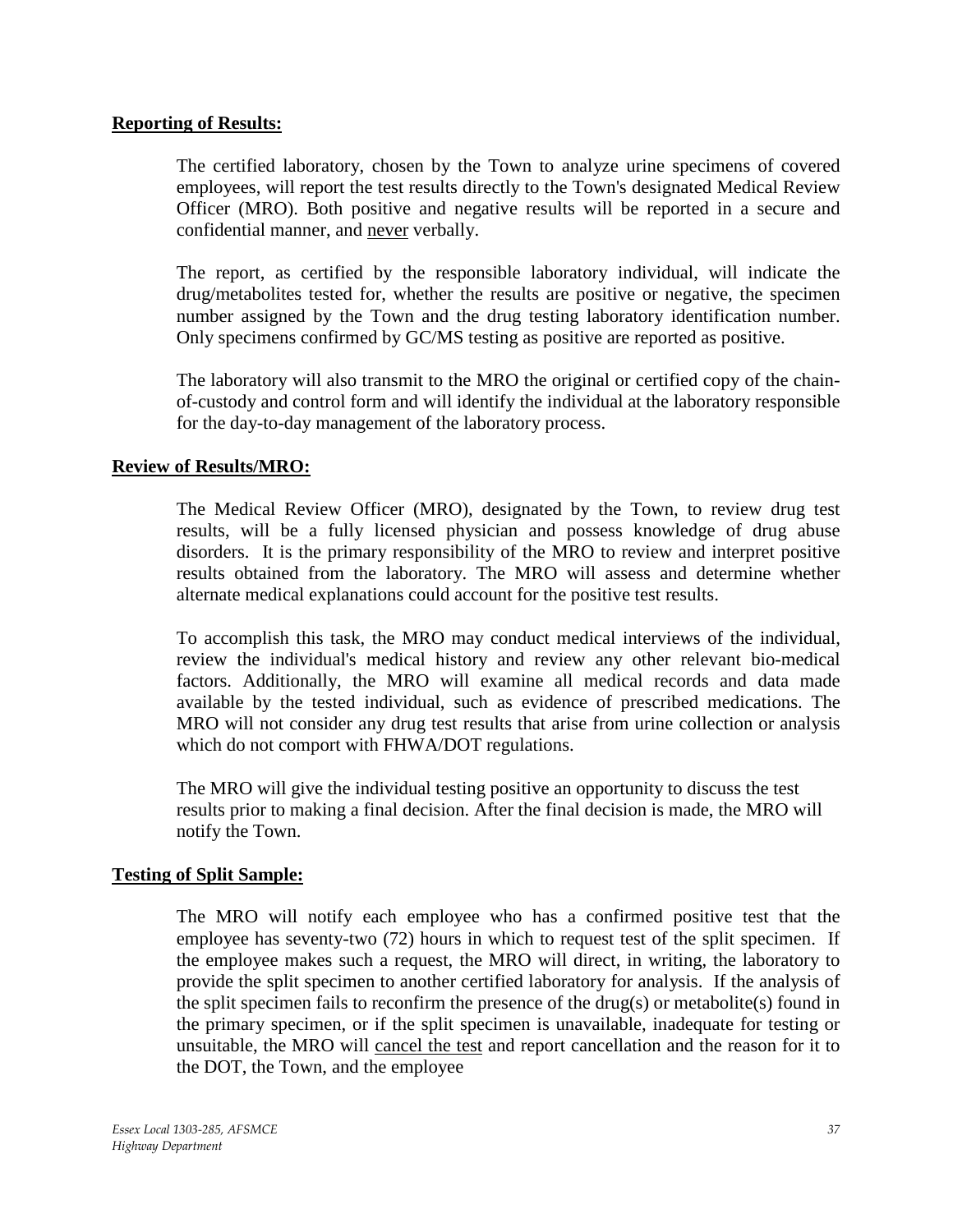### **MRO Unable to Contact Employee:**

If the Town's designated MRO, after making and documenting all reasonable effort is unable to contact a tested employee, the MRO will contact a designated management official of the Town to arrange for the individual to contact the MRO prior to going on duty. The MRO may verify a positive test without having communicated with the employee about the results of the test it:

- A. The driver expressly declines the opportunity to discuss the results of the test, or
- B. Within five (5) days after a documented contact by a designated management official of the Town instructing the employee to contact the MRO, the Employer has not done so.

### **Referral, Evaluation and Treatment:**

The FHWA/DOT drug testing rules, following the Omnibus Act of 1991, require drivers be provided with an opportunity for alcohol or drug abuse treatment. The rules, however, do not require that the Employer pay for rehabilitation or hold a job open for a driver.

Specifically, the alcohol no drug ruling requires:

- A. That the drivers who violate alcohol or drug prohibitions be advised of the resources available to evaluate and resolve the problem.
- B. That the driver be evaluated by a substance abuse professional (SAP) to determine what assistance is necessary.
- C. That before returning to safety-sensitive duties a driver must:
	- 1. produce a return-to-duty alcohol test of 0.02 alcohol concentration or less (if violation was alcohol related); or produce a verified negative return-toduty controlled substances test (if violation was drug related).
	- 2. if assistance was recommended, the driver must be evaluated by a Substance Abuse professional (SAP) to determine if treatment recommendations were followed.
	- 3. be subject to a minimum of six (6) unannounced follow-up tests within the first year back to work.

**NOTE:** Follow-up testing can be done for up to five (5) years after return to work.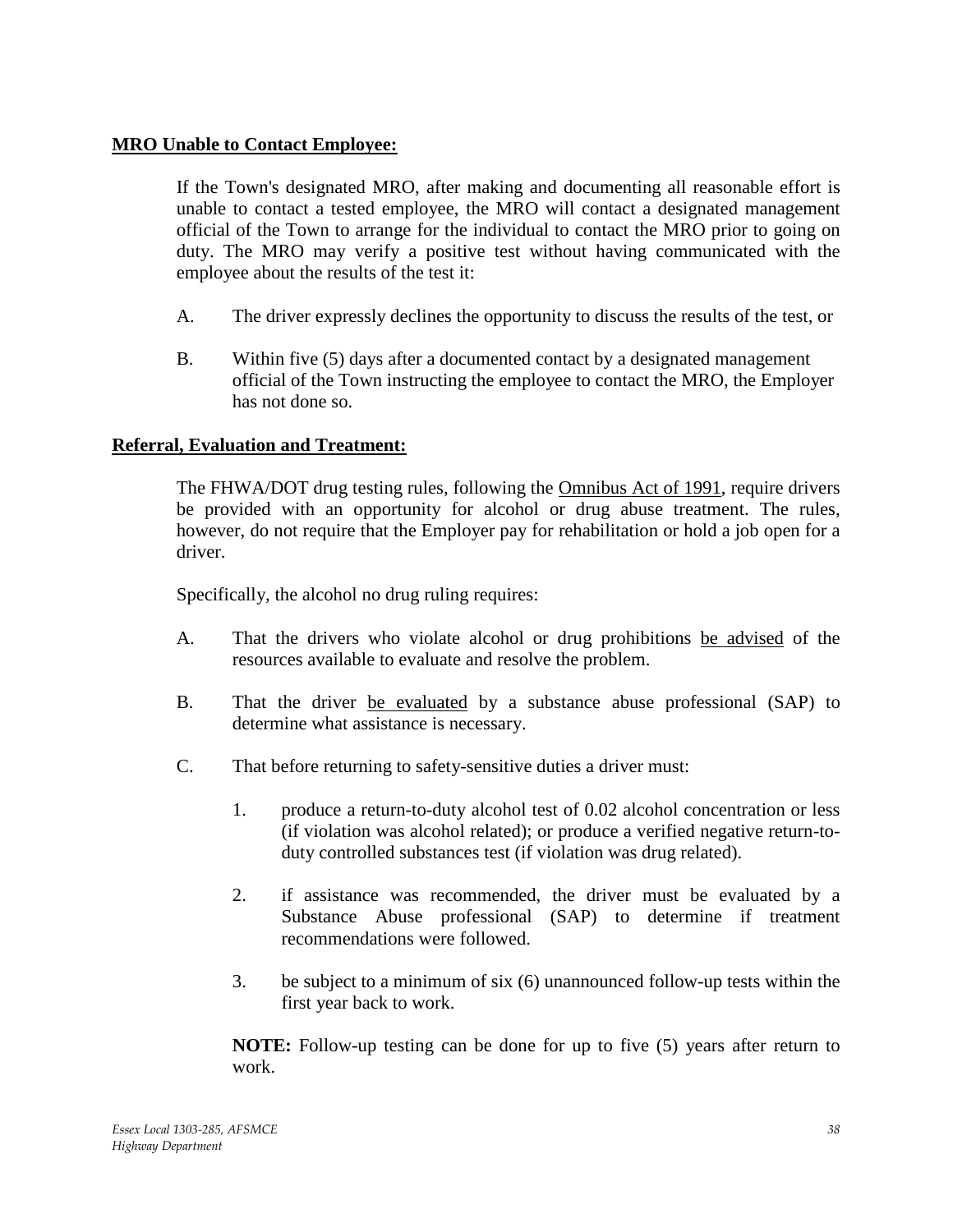# **APPENDIX D-1**

<span id="page-38-0"></span>Every specimen is required to undergo an initial screen followed by confirmation of all positive screen results. This screen-confirmation process utilizes highly sophisticated techniques to detect minute levels of prohibited substances in urine.

Federal drug testing rules require the use of immunoassay in the initial screening process. The following table shows the initial cutoff levels that are to be used by the laboratory when screening specimens to determine whether they are negative.

### **INITIAL TEST**

| <b>Initial Test Level</b> |
|---------------------------|
| (ng/ml)                   |
| 15                        |
| 300                       |
| 300                       |
| 25                        |
| 1,000                     |
|                           |

All specimens identified on the initial screen must be confirmed by gas chromatography-mass spectrometry (GC-MS) at the cut-off levels shown in the next table. ALL confirmations must be quantitative in their analysis, which means that the specific, scientific level of drug contained in the collected specimen must be known

### **CONFIRMATORY TEST**

| <b>Confirmatory Test</b> |
|--------------------------|
| Level                    |
| (ng/ml)                  |
| 50                       |
| 150                      |
|                          |
| 300                      |
| 300                      |
| 25                       |
|                          |
| 500                      |
| 500                      |
|                          |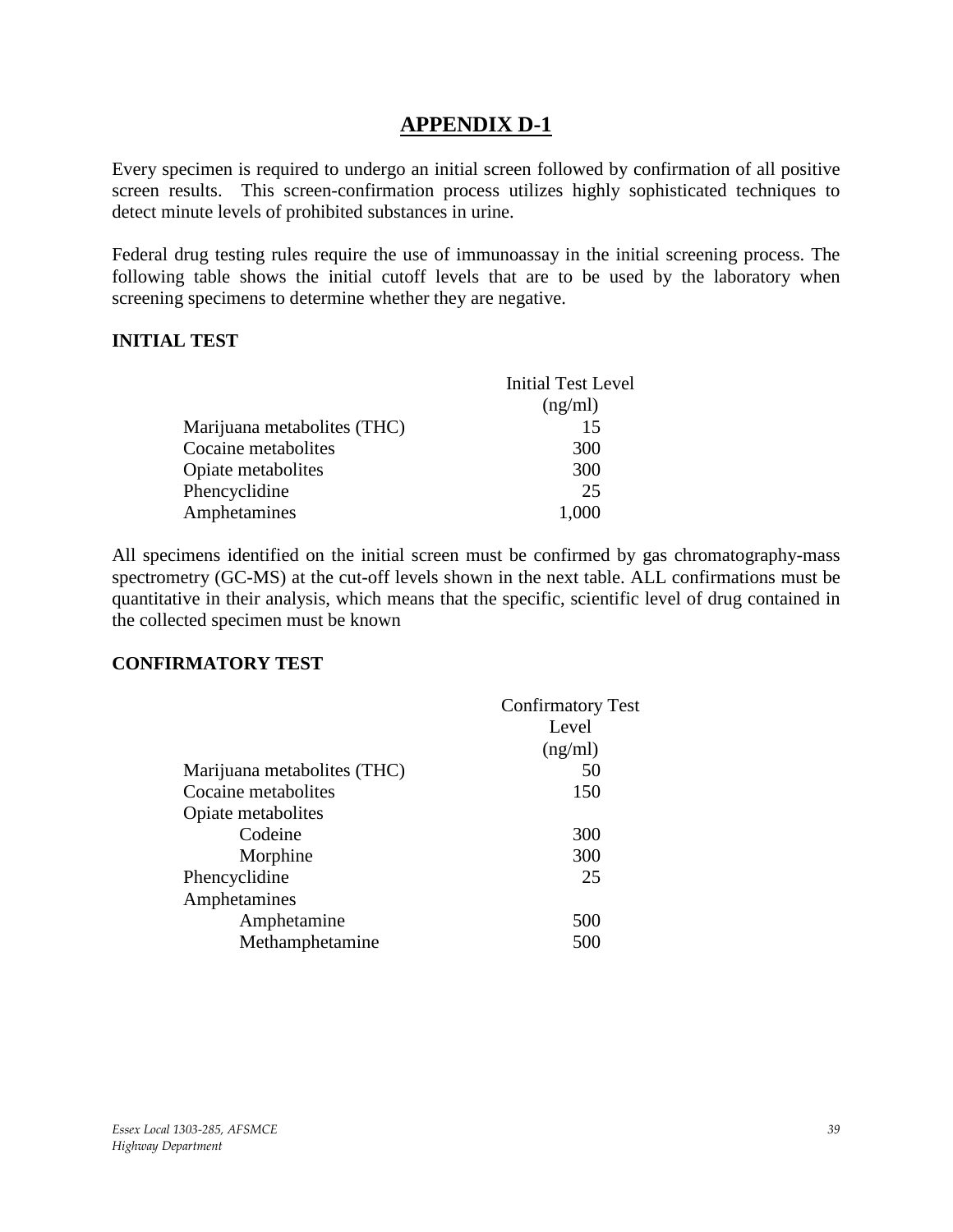# **APPENDIX D-2**

<span id="page-39-1"></span><span id="page-39-0"></span>The First Selectman is designated by the Town to be available to all drivers for the purpose of answering any questions about the Town's Substance Abuse and Alcohol Misuse Policy, including information about the availability of materials on substance abuse and alcohol misuse.

# **APPENDIX D-3**

Educational materials about the effects of substance abuse, including alcohol, are available to all Town drivers at the following locations:

| 1. |  |  |  |
|----|--|--|--|
| 2. |  |  |  |
| 3. |  |  |  |
|    |  |  |  |

NOTE. A copy of the Town's Substance Abuse and Alcohol Misuse Policy is available to representatives of employee organizations. Specifically, this Appendix will serve as written notification to such representatives regarding the availability of educational materials for drivers.

# **APPENDIX D-4**

# <span id="page-39-2"></span>**HELP FOR SUBSTANCE ABUSE PROBLEMS:**

<span id="page-39-3"></span>Employees who want help with a substance abuse problem (self or can begin the helping process by calling the following telephone numbers: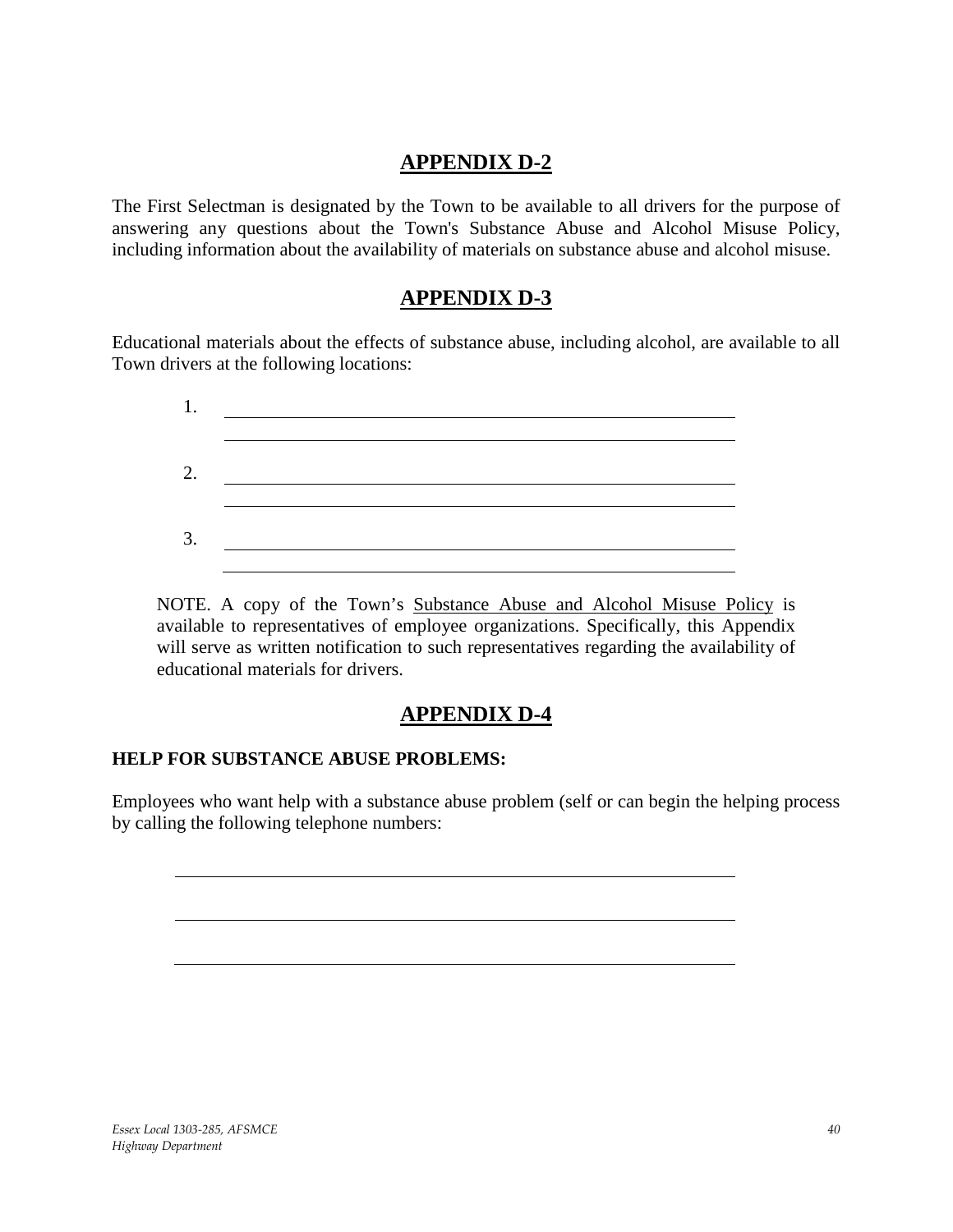# **ACKOWLEDGEMENT**

By my signature, I (print) hereby acknowledge that I have received a copy of the Town Substance Abuse and Alcohol Misuse Policy. I also understand the policy prohibitions and consequences of policy violation. I understand that the Town requires employee alcohol and drug testing as a condition of employment and the consequences of failing an alcohol or drug test or refusing to be tested.

I further agree to cooperate and abide by the requirements and conditions of the Town's Substance Abuse and Alcohol misuse Policy and understand that failure to do so could be grounds for my termination.

| <b>EMPLOYEE SIGNATURE</b> | <b>DATE</b> |  |
|---------------------------|-------------|--|
|                           |             |  |
|                           |             |  |

REPRESENTATIVE DATE

To be kept on file after employee has received a copy of policy and signed acknowledgement. This must be signed before testing begins.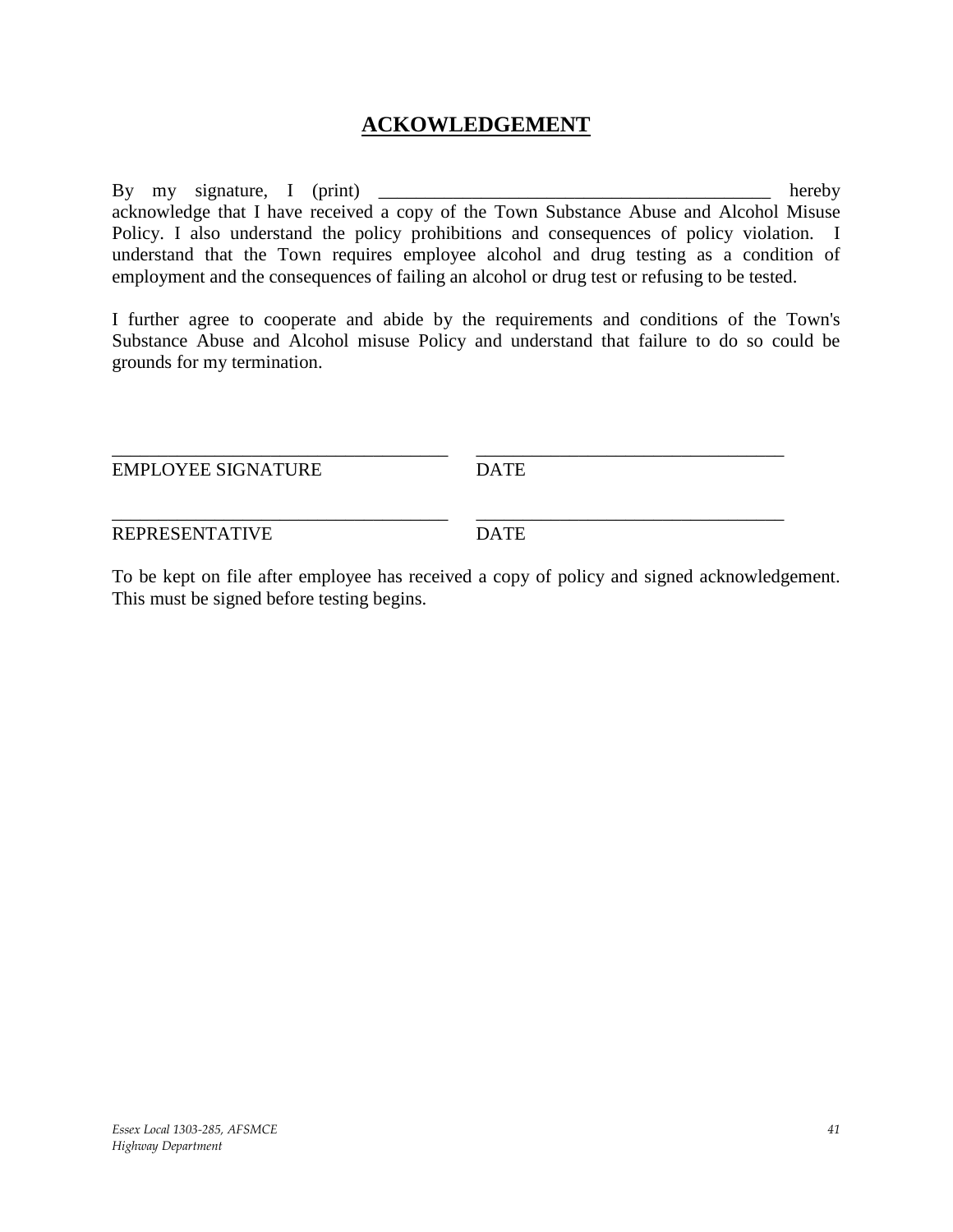# **Appendix E**

# **PPO Plan Design (effective July 1, 2016):**

Co-pays:

| Office:              | \$35.00 (Specialist \$40.00) |
|----------------------|------------------------------|
| Hospital:            | \$350.00                     |
| ER:                  | \$200.00                     |
| <b>Urgent Care:</b>  | \$75.00                      |
| Outpatient:          | \$350.00                     |
| Prescriptions:       | \$10/\$25/\$40               |
| Out of Network Ded.: | \$300/600/900                |
| Co-ins. Max (80/20): | \$700/1,400/2,100            |
| Out of Pocket Max:   | \$1,000/2,000/3,000          |

# **HDHP Plan Design:**

Effective July 1, 2016, the Town will provide a High Deductible Health Plan (HDHP) to eligible employees that elect to participate. The program shall be offered on a contract year basis with open enrollment to be available during the Town's designated open enrollment period (typically held in April or May).

The HDHP shall have a \$2,000 single and \$4,000 family deductible for in network services. Prescription drugs are covered as part of the program and are subject to the deductible. Once the deductible is met there shall be no coinsurance in network for covered services, except for prescriptions.

Upon satisfaction of the HDHP deductible, prescriptions are subject to a managed three tier drug rider with co-pays of \$0 Generic/ \$25 Brand Name/ \$40 Non Formulary Brand Name co-pay (unlimited maximum) (2x retail co-payment for 90-day supply).

Out of network medical services will be subject to an 80% plan/20% member coinsurance. The combined in-and-out-of-network out-of-pocket maximum for these services is \$5,000 for the individual and \$10,000 for the family.

Enrollees in the HDHP shall have a Health Savings Account (HSA) to defray deductible expenses.

In year 1 of the contract (July 1, 2016 through June 30, 2017), The Town agrees to contribute fifty percent (50%) of the HDHP deductible.

For the July 1, 2016 through June 30, 2017 contract year, the Town's contribution toward the deductible will be deposited into the HSA accounts on or about July 1, 2016.